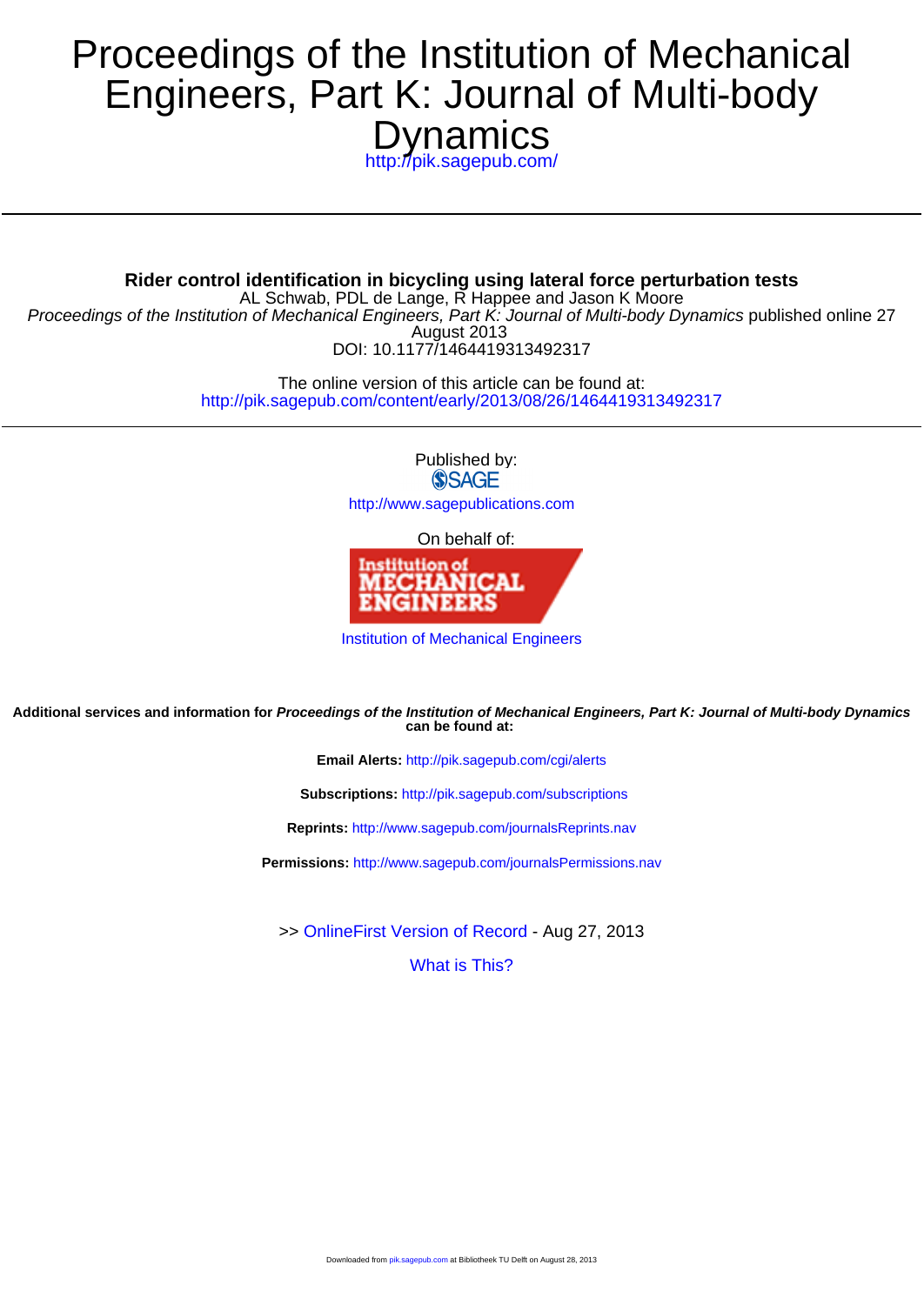

# Rider control identification in bicycling using lateral force perturbation tests

AL Schwab<sup>1</sup>, PDL de Lange<sup>1</sup>, R Happee<sup>1</sup> and Jason K Moore<sup>2</sup>

#### Proc IMechE Part K: J Multi-body Dynamics  $0(0)$  1–17 ! IMechE 2013 Reprints and permissions: sagepub.co.uk/journalsPermissions.nav DOI: 10.1177/1464419313492317 pik.sagepub.com



#### Abstract

A model describing rider control while steering and stabilizing a bicycle has been developed. Experimental data were obtained from riding a bicycle on a narrow treadmill while perturbing balance with impulsive forces at the seat post. The experiments were conducted at 2–7 m/s covering both the stable and the unstable forward speed range. Bicycle and rider mechanics have been modeled using the Whipple bicycle model extended with the rider inertia. A rider control model applying steering torque at the handle bars has been developed exploring potential feedback of visual, vestibular and arm proprioceptive cues. The identified rider control parameters, after model reduction, stabilize the system and mimic realistic rider control behavior. The feedback gains of this control model were used to identify the specific optimal control linear-quadratic regulator (LQR) cost function which the rider was using to control the bicycle. The identified cost functions indicate that at low speed the rider minimizes his control effort and at high speed he minimizes the heading error.

#### Keywords

Bicycle, dynamics, manual control, system identification, rider model, optimal control

Date received: 6 February 2013; accepted: 8 May 2013

#### Introduction

Balancing a bicycle in motion is an acquired skill which is poorly understood. Multibody dynamic models of uncontrolled bicycles have provided fundamental insight into bicycle stability in relation to speed and geometry.<sup>1,2</sup> Further insight into human control is needed to design bicycles that minimize the risk of falling, possibly utilizing automatic or assisting control. In particular, we need to better understand which sensory information is used by the rider, and how this information is used in the combined steering and stabilization task.

Research in manual control of bicycles and motorcycles started in the 1970s during the renewed interest in cybernetics. $3-6$  Among the first were Van Lunteren and Stassen<sup>3</sup> who used a stationary bicycle simulator, mimicking normal bicycling, to investigate the influence of drugs and alcohol on the performance of the rider. With the same simulator they used system identification techniques to identify the rider control at one fixed forward speed, where they adequately described the rider as a linear proportional– integral–derivative (PID) controller with delay. Rice and Roland<sup>4</sup> measured rider control behavior after an initial lateral perturbation at various speeds on various bicycles and compared the results to computer simulations. Weir<sup>5</sup> used a computer model of a motorcycle rider combination to identify the transfer functions of the various control input–output

relations, and concluded that steer torque response to lean angle error is the easiest way to balance a motorcycle in motion. The first to actually validate a rider–vehicle model was Eaton,<sup>6</sup> who carried out experiments to validate the theoretical  $\text{Sharp}^7$  motorcycle model (including tires) and the rider control crossover model by Weir.<sup>5</sup> After these pioneering studies, most attention has been directed to high-speed motorcycle rider control for reasons of traffic safety.<sup>8</sup> However, the act of balancing at low speed, as is the case for bicycles, has been given little attention. Only in this decade, the research on low-speed human rider control in bicycling was started again at TU Delft and UC Davis, by observing motions of various rider– bicycle combinations while balancing a bicycle in motion on a large treadmill<sup>9</sup> and the application of modern manual control models.<sup>10</sup>

Currently there are two main modeling approaches on human rider control in bicycling. One builds on the

#### Corresponding author:

<sup>&</sup>lt;sup>1</sup>Laboratory for Engineering Mechanics & BioMechanical Engineering, Delft University of Technology, Mekelweg, CD Delft, The Netherlands <sup>2</sup>Sports Biomechanics Lab, Mechanical and Aerospace Engineering, University of California, Davis, CA, USA

AL Schwab, Laboratory for Engineering Mechanics & BioMechanical Engineering, Delft University of Technology, Mekelweg 2, NL 2628 CD Delft, The Netherlands. Email: a.l.schwab@tudelft.nl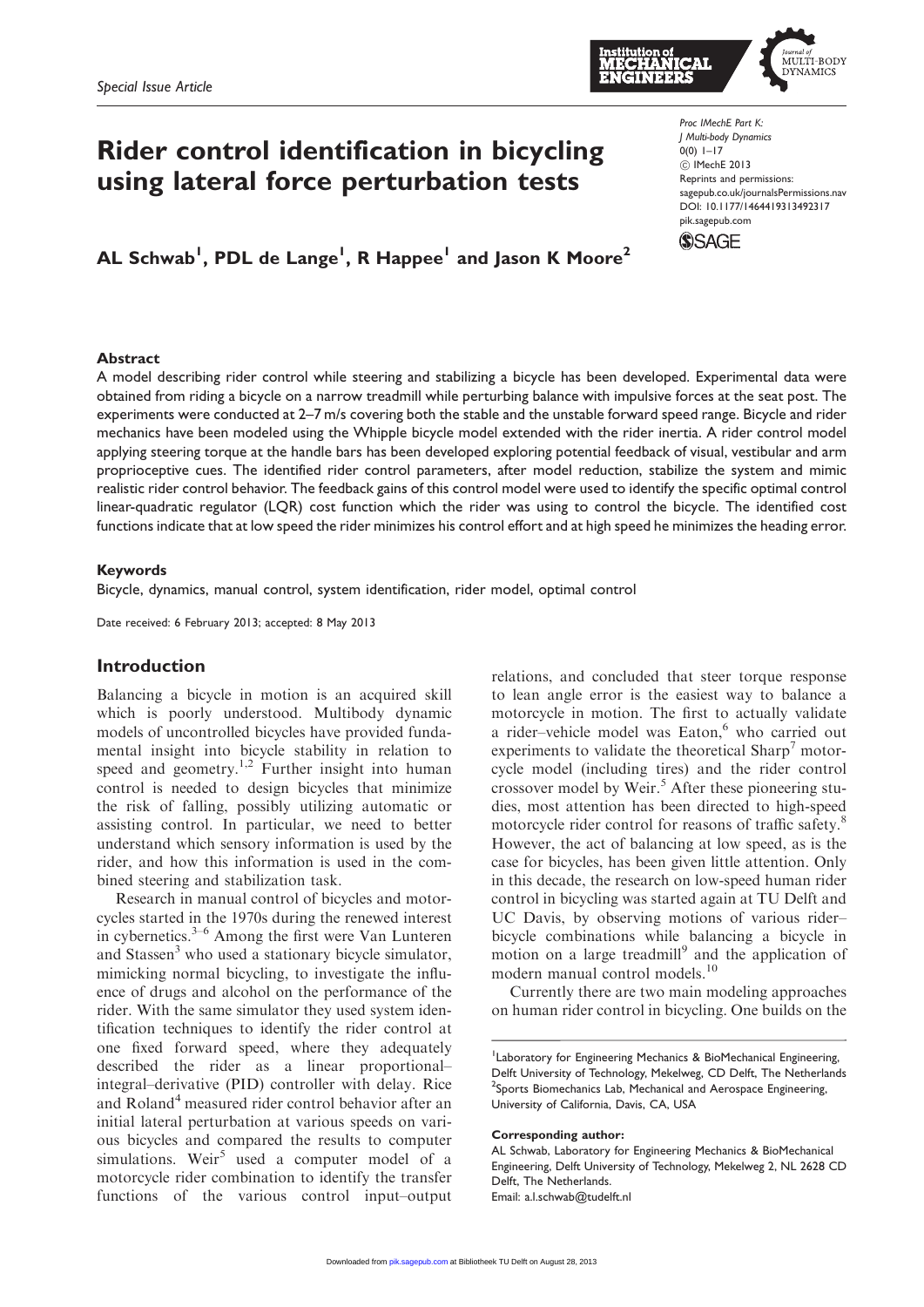

Figure 1. (a) Instrumented and actuated measurement bicycle with rigid rider harness, parameters according to Table 6 and system matrices according to Table 7 and (b) experimental setup at UC Davis of an instrumented and actuated bicycle riding on a narrow treadmill. The lateral perturbation is an impulsive pulling/pushing force at the seat post. The instrumentation of this bicycle is described in detail in ref. <sup>18</sup>

well-developed quasi-linear aircraft pilot and car driver model as developed by McRuer et al. $11-13$  and are transferred to the control of a bicycle. The other is more about intermittent control, where the rider has no action until a certain threshold and then performs an impulsive like action.<sup>14</sup> Such systems are essentially nonlinear, and parallels can be drawn with recent human postural balance research by Milton.<sup>15</sup> In the work presented here, which elaborates on ref., <sup>16</sup> we have investigated the validity of the first type of models, that is, a linear controller exploring potential feedback of visual, vestibular and arm proprioceptive cues.

The outline of this article is as follows. After this introduction the model of the bicycle–rider combination which is used in the system identification process is presented. Then the system identification method used herein is presented. Next, the experimental measurements are briefly discussed after which the identified models are presented. Then with the help of optimal control theory the question 'what does the rider optimize?' is addressed. This article ends with a discussion and conclusions.

# Approach

For the rider control model we assume a linear PID controller with or without delay, where the control inputs are the bicycle lean and steer angle with their higher derivatives, and the control output is the steer torque. The rider is assumed to be rigidly attached to the rear frame. Experimental data were obtained at UC Davis.<sup>17,18</sup> In the experiments used here, the bicycle is ridden on a narrow, 1-m wide, treadmill and intermittently laterally perturbed by an impulsive force at the seat post; this is further explained in the next section. For the rider model system identification, first a black box finite impulse response (FIR) model is fit to the data, which served as a platform for subsequent identification of the rider control parameters. Next, a gray box model is fit to the response of the FIR model. Finally, the identified feedback gains are used to compute the specific optimal control linear-quadratic regulator (LQR) cost function which the rider is using to control the bicycle. This is described in detail in the 'System model' and 'System identification' sections.

## Experimental setup

At UC Davis, a measurement bicycle has been constructed, which is fully equipped with a number of sensors to measure the state and rider input, see Figure 1. In addition, a perturbator mechanism is present, which is used to excite the system. These perturbations are applied by laterally pushing or pulling a rod with a force sensor in series, which is attached on the seat post. The measurement bicycle has the following characteristics: the upper body lean relative to the rear frame is constrained by rigidly fixing the upper body with a harness to the bicycle frame in order to mimic the rigid rider bicycle model (Whipple model) as best as possible. Next, the knees are fixed to the bicycle frame, which prevents the lateral knee movement which was observed by Moore et al.,<sup>9</sup> and the bicycle is electrically driven, so the rider does not need to exert pedaling power and thus eliminates the need for lower limb movement. The rider was only able to move his arms from shoulder down and his head. The instrumentation of this bicycle is described in detail in ref.  $^{18}$ 

Initially two different types of experiments are performed; lateral line tracking and roll stabilization of which only the latter is used here. The experiments are performed in two environments: on a horse treadmill and at a gymnasium. The horse treadmill proved to be more suitable for the perturbation experiments, since it is easier to perturb a stationary positioned bicycle by pulling/pushing a rod. A downside of this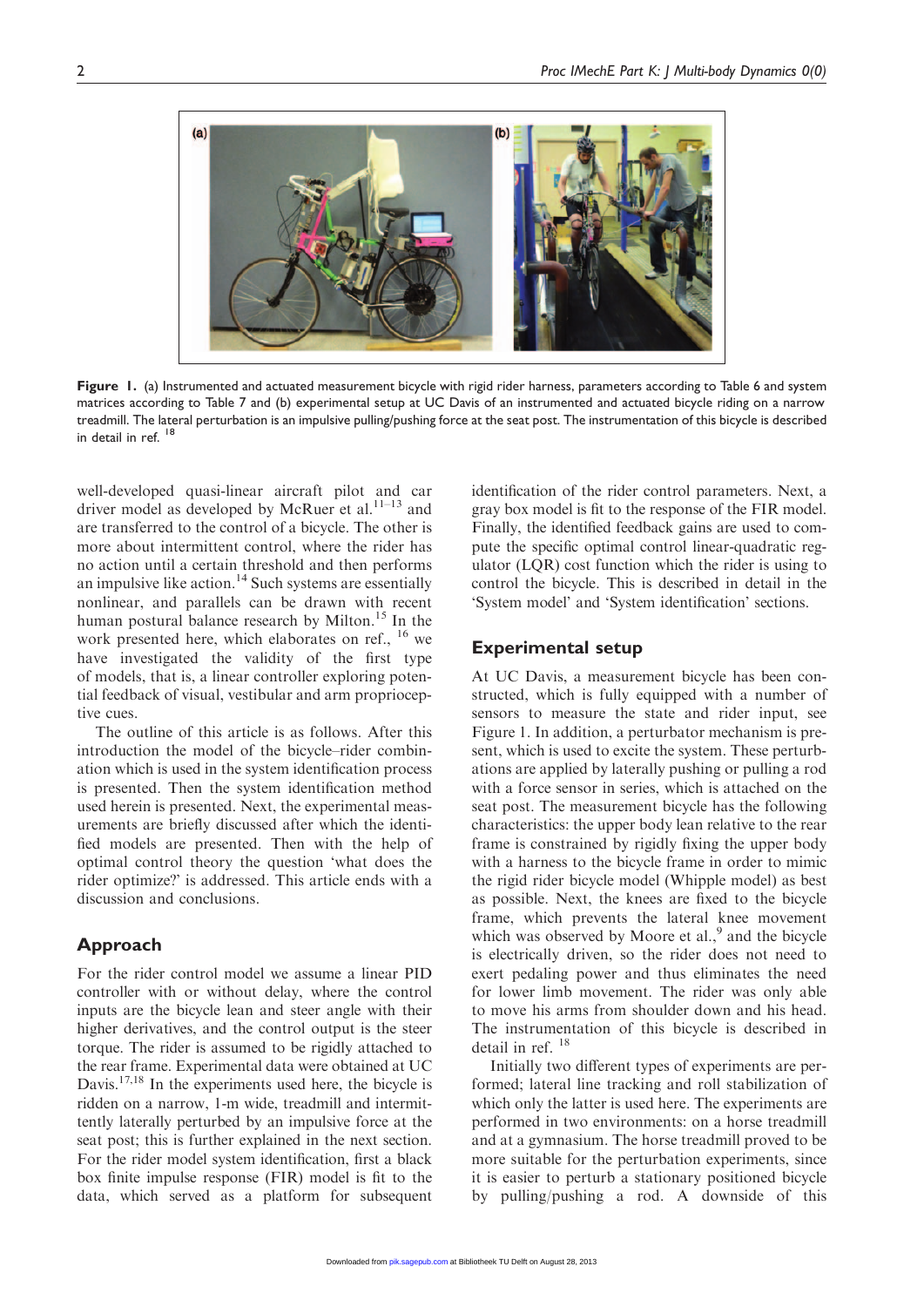

Figure 2. Measurements of the rear frame roll angle  $\phi$  (top), steering angle  $\delta$  (middle) and disturbance w (bottom) as a function of time, for a forward velocity of 4.3 m/s (run 252).

environment is the rather narrow track, resulting in a stressful and unnatural overly concentrated way of bicycling, which in particular at high speed, turned the roll stabilization more into heading tracking. The treadmill perturbation experiments are performed at forward velocities of about 2, 3, 4, 6 and 7 m/s with a measurement time of 60–90 s, each of them is repeated a number of times.

The raw measured data during the experiments were processed into these time series: the forward velocity v, the rear frame roll angle  $\phi$  and roll rate  $\dot{\phi}$ , the steer angle  $\delta$  and steer rate  $\delta$ , the disturbance force applied at the seat post w and the steering torque  $T_{\delta}$ , see ref. <sup>18</sup> for details. Unfortunately, the measured steering torque did not well match the torque needed to drive the Whipple model in the same trajectory, where the measured torque exceeded the model torque by a factor of 2–3. Hence, the measured torque was not used in the identification process. The discrepancy could be attributed to measurement errors, or limitations in the Whipple model, such as neglected tire dynamics. Figure 2 shows a typical measurement of the roll angle, steering angle and input force.

For further analysis, measured data from 15 trials are chosen, these runs are shown in Table 1. These 15 trials are chosen, because they are well spread over the forward speed range and show a clear input/output relationship, which allows for proper system identification. The corresponding data for these trials are publicly available and can be downloaded from ref.<sup>17</sup>

The dynamic model of the bicycle rider combination is presented in the next section, where the

Table 1. Experimental runs used in this study with: run id, rider name, forward speed, duration, and date and time of the experiment. These were all done on a narrow treadmill for a balancing task.

| Run id | Rider        | $v$ (m/s) | T (s) | Date and time        |
|--------|--------------|-----------|-------|----------------------|
| 248    | <b>Jason</b> | 2.1       | 90    | 30-Aug-2011 11:24:37 |
| 249    | <b>Jason</b> | 2.2       | 90    | 30-Aug-2011 11:27:20 |
| 250    | ason         | 2.2       | 90    | 30-Aug-2011 11:30:51 |
| 184    | <b>Jason</b> | 3.2       | 60    | 09-Mar-2011 17:04:38 |
| 185    | <b>Jason</b> | 3.2       | 60    | 09-Mar-2011 17:09:20 |
| 186    | ason         | 3.1       | 60    | 09-Mar-2011 17:12:33 |
| 251    | ason         | 4.3       | 90    | 30-Aug-2011 11:33:18 |
| 252    | ason         | 4.3       | 90    | 30-Aug-2011 11:36:16 |
| 253    | <b>Jason</b> | 4.3       | 90    | 30-Aug-2011 11:39:57 |
| 190    | ason         | 6.0       | 60    | 09-Mar-2011 17:24:22 |
| 9      | <b>Jason</b> | 6.1       | 60    | 09-Mar-2011 17:26:39 |
| 192    | <b>Jason</b> | 6.1       | 60    | 09-Mar-2011 17:28:39 |
| 255    | <b>Jason</b> | 7.3       | 90    | 30-Aug-2011 12:07:37 |
| 256    | <b>Jason</b> | 7.3       | 90    | 30-Aug-2011 12:10:12 |
| 257    | ason         | 7.4       | 90    | 30-Aug-2011 12:17:47 |

dimensions and inertial properties of the bicycle are measured according to Moore et al.<sup>18,19</sup> The resulting parameters for the rigid rider (Whipple) bicycle model are presented in Table 6 of the appendix, whereas the corresponding mass, damping and stiffness matrices together with the disturbance force transfer matrix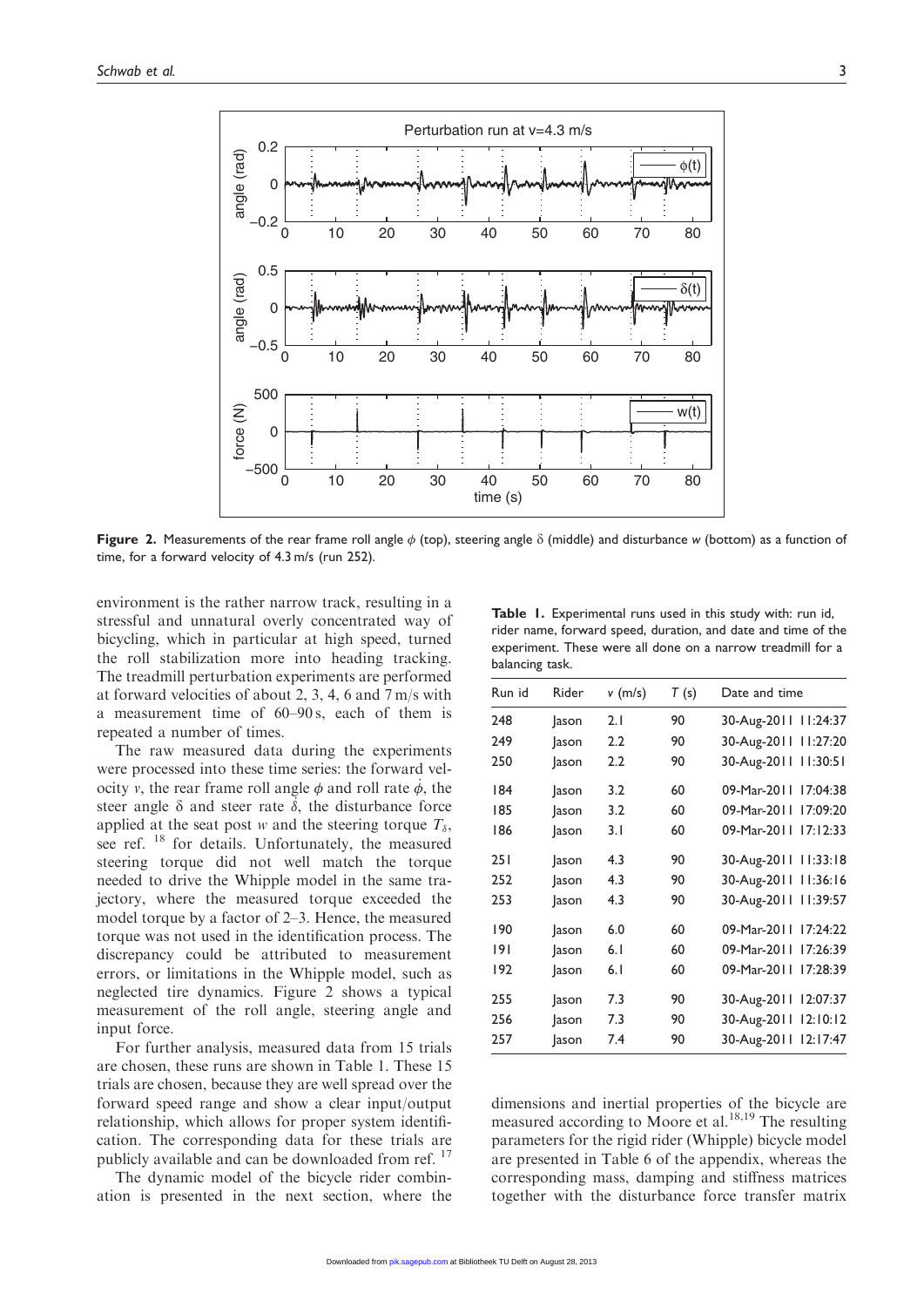are shown in Table 7 of the appendix. Note from the transfer function  $H_{fw}$  from Table 7 of the appendix, that the lateral force w contributes mainly to the generalized lean torque  $T_{\phi}$  and little to the generalized steer torque  $T_{\delta}$ . This makes sense, because the rope is attached under the rider seat and is pulled in a lateral direction, which mainly causes a roll torque and little steering.

# System model

The total system is a combination of a bicycle and rider. For the bicycle the Whipple rigid rider model will be used, whereas the rider control will be modeled as a linear feedback control system with inherent neuromuscular lag.

#### Bicycle model

The bicycle model used is the so-called Whipple model, $^{20}$  which recently has been benchmarked by Meijaard et al.<sup>1</sup> The model, see Figure 3, consists of four rigid bodies connected by three revolute joints. The contact between the knife-edged wheels and the flat level surface is modeled by holonomic constraints in the normal direction, prescribing the wheels to touch the surface, and by non-holonomic constraints in the longitudinal and lateral directions, prescribing zero longitudinal and lateral slips. In this original model, it is assumed that the rider is rigidly attached to the rear frame and has no hands on the handlebar. The resulting non-holonomic mechanical model has three velocity degrees of freedom: forward speed  $v$ , rear frame roll rate  $\dot{\phi}$  and steering rate  $\dot{\delta}$ .

The lateral motions can be described by the linearized equations of motion for small perturbations about the upright steady forward motion. These linearized equations of motion are fully described by Meijaard et al.<sup>1</sup> They are expressed in terms of small



Figure 3. The bicycle model: four rigid bodies (rear wheel R, rear frame B, front handlebar assembly H, front wheel F) connected by three revolute joints (rear hub, steering axis, front hub), together with the coordinate system.

changes in the lateral degrees of freedom (the rear frame roll angle,  $\phi$ , and the steering angle,  $\delta$ ) from the upright straight-ahead configuration  $(\phi, \delta)$  =  $(0, 0)$ , at a forward speed v, and have the form

$$
\mathbf{M}\ddot{\mathbf{q}} + v\mathbf{C}_1\dot{\mathbf{q}} + [g\mathbf{K}_0 + v^2\mathbf{K}_2]\mathbf{q} = \mathbf{f}
$$
 (1)

where the time-varying variables are  $q = [\phi, \delta]^T$  and the lean and steering torques are  $f = [T_{\phi}, T_{\delta}]^{T}$ . The coefficients in this equation are: a constant symmetric mass matrix, M, a damping-like (there is no real damping) matrix,  $vC_1$ , which is linear in the forward speed v, and a stiffness matrix which is the sum of a constant symmetric part,  $g\mathbf{K}_0$ , and a part,  $v^2\mathbf{K}_2$ , which is quadratic in the forward speed. The forces on the right-hand side, f, are the applied forces which are energetically dual to the degrees of freedom q. In the upright straight-ahead configuration, the linearized equation of motion for the forward motion is decoupled from the linearized equations of motion of the lateral motions and simply reads  $\dot{v} = 0$ .

Besides the equations of motion, kinematic differential equations for the configuration variables that are not degrees of freedom have to be added to complete the description. For the forward motion, the equations for the rotational angular rates of the wheels are  $\dot{\theta}_R = -v/r_R$ ,  $\dot{\theta}_F = -v/r_F$ , where  $\theta_R$  and  $\theta_F$ are the rotation angles of the rear and front wheel and  $r_{\rm R}$  and  $r_{\rm F}$  are the corresponding wheel radii. For the lateral motion, the equations for the yaw (heading) angle,  $\psi$ , and the lateral displacement of the rear and front wheel contact point,  $y_P$  and  $y_O$ , are

$$
\dot{\psi} = (v\delta + c\dot{\delta})\cos\lambda_s/w\tag{2}
$$

$$
\dot{y}_{\rm P} = v\psi \tag{3}
$$

$$
y_{\mathbf{Q}} = y_{\mathbf{P}} + w\psi - c\delta\cos\lambda_{s}
$$
 (4)

with wheelbase w, trail c and steer axis tilt  $\lambda_s$ . For the case of the bicycle, these equations can be considered as a system in series with the system defined by the equations of motion (1) with  $\bf{q}$  and  $\dot{\bf{q}}$  as inputs and the configuration variables as outputs.

The entries in the constant coefficient matrices M,  $C_1$ ,  $K_0$  and  $K_2$  can be calculated from a nonminimal set of 25 bicycle parameters as described in ref.<sup>1</sup> A procedure for measuring these parameters for a given bicycle is described in  $\text{refs}^{18,19,21}$  whereas measured values for the bicycles used in this study are listed in Table 6 of the appendix. To determine the stability of the straight-ahead steady motion, exponential motions of the form  $\mathbf{q} = \mathbf{q}_0 \exp(\lambda t)$  are assumed. Then with (1) the characteristic equation

$$
\det(\mathbf{M}\lambda^2 + v\mathbf{C}_1\lambda + g\mathbf{K}_0 + v^2\mathbf{K}_2) = 0
$$
 (5)

can be formed and the eigenvalues,  $\lambda$ , can be calculated, see Figure 4. In principle, there are up to four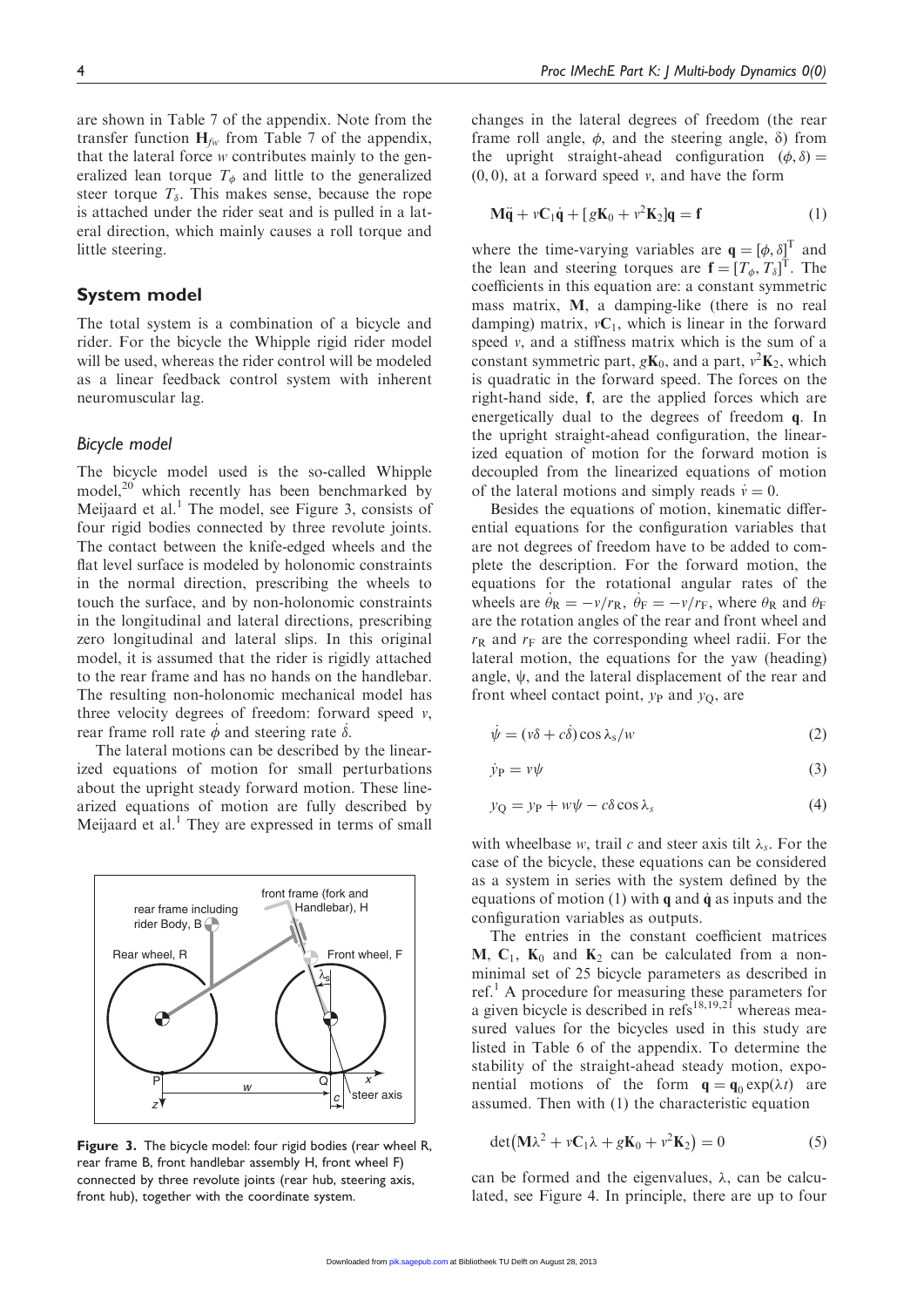

**Figure 4.** Eigenvalues  $\lambda$  for the uncontrolled instrumented bicycle from Figure 1 in the forward speed range

 $0 < v < 10$  m/s, solid lines are the real values and dashed lines are the imaginary values. The speed where the weave motion becomes stable is  $v_{\text{weave}} \approx 5.8 \text{ m/s}$ . Forward speeds used in the experiments are denoted by an \*.

eigenmodes, where oscillatory eigenmodes come in pairs. Two are significant and are traditionally called the capsize mode and the weave mode. The capsize mode corresponds to a real eigenvalue with an eigenvector dominated by lean: when unstable, the bicycle follows a spiraling path with increasing curvature until it falls. The weave mode is an oscillatory motion in which the bicycle sways about the heading direction. The third remaining eigenmode is the overall stable castering mode, like in a trailing caster wheel, which corresponds to a large negative real eigenvalue with an eigenvector dominated by steering. The eigenvalues corresponding to the kinematic differential equations are all zero and correspond to changes in the rotation angles of the wheels, a constant yaw angle and a linearly increasing lateral displacement.

For control purposes it is convenient to express the bicycle equation (1) in state-space form and as a set of transfer functions. The state-space representation is then give by

$$
\dot{\mathbf{x}} = \mathbf{A}\mathbf{x} + \mathbf{B}\mathbf{f} \tag{6}
$$

$$
y = Cx + Df \tag{7}
$$

with the state vector  $\mathbf{x} = [\dot{\phi}, \dot{\delta}, \phi, \delta]^T$ , input vector  $\mathbf{f} = [T_{\phi}, T_{\delta}]^{T}$  and output vector  $\mathbf{y} = [\phi, \delta]^{T}$ . The system matrix A, input gain matrix B, observer matrix C and direct feed-through matrix D are then given by

$$
\mathbf{A} = \begin{bmatrix} -\mathbf{M}^{-1} v \mathbf{C}_1 & -\mathbf{M}^{-1} (g \mathbf{K}_0 + v^2 \mathbf{K}_2) \\ \mathbf{I} & \mathbf{0} \end{bmatrix}, \ \mathbf{B} = \begin{bmatrix} \mathbf{M}^{-1} \\ \mathbf{0} \end{bmatrix}
$$

$$
\mathbf{C} = \begin{bmatrix} \mathbf{0} & \mathbf{I} \end{bmatrix}, \ \mathbf{D} = \begin{bmatrix} \mathbf{0} \end{bmatrix} \tag{8}
$$

The state-space equations can also be expressed as a set of transfer functions  $H_{\text{vf}}(s)$  by making use of

$$
\mathbf{y}(s) = \mathbf{H}_{\mathrm{yf}}(s)\mathbf{f}(s), \quad \text{with } \mathbf{H}_{\mathrm{yf}}(s) = \mathbf{C}(s\mathbf{I} - \mathbf{A})^{-1}\mathbf{B} + \mathbf{D}
$$
\n(9)

where s denotes the Laplace argument. Finally, we end by introducing the reference error z. Since we are interested in roll stabilization, this simply becomes  $z = -\phi$ , resulting in the following transfer function:

$$
\mathbf{z}(s) = \mathbf{H}_{z\mathbf{f}}(s)\mathbf{f}(s), \text{ where } \mathbf{H}_{z\mathbf{f}}(s) = -[0, 0, 1, 0]\mathbf{H}_{\text{y}\mathbf{f}}(s)
$$
(10)

#### Rider control model

The rider control model is assumed to be a linear feedback system in series with neuromuscular lag. The linear feedback system is usually written as

$$
\mathbf{u}(s) = -\mathbf{K}(s)\mathbf{y}(s) \tag{11}
$$

with the control input y, control output u and linear feedback gains  $K(s)$ . In our model the rider control input is assumed to be the bicycle lean and steer angle,  $\mathbf{y} = [\phi, \delta]^T$ , and for the rider control output we assume steer torque only,  $\mathbf{u} = [T_{\delta,\mathrm{u}}]$ . This rider control output then acts as input to the bicycle model,  $f = [0, 1]^T u$ , and by such closes the control loop. We assume only steer torque control because according to both Weir<sup>5</sup> and Moore et al. $<sup>9</sup>$  the rear frame roll angle is mainly</sup> controlled by steering, and the upper body lean action is known to be ineffective for control purposes. Moreover, during the experiments the upper body lean is restrained by a harness connected rigidly to the bicycle. In addition, the knees are also connected to the bicycle frame through a set of magnets. All together, this makes it very unlikely that the rider uses control means other than the steering control. This rider contribution to the generalized steering torque will be denoted by  $T_{\delta,\mu}$ , where the subscript u indicates the rider contribution. Next we introduce a number of sensory feedback gains, which act linearly on the bicycle configuration output. In order to explore a range of potentially relevant sensory inputs we assume the rider to be capable of sensing and applying proportional, integrative, first- and second-order derivative actions. These assumptions can be modeled mathematically according to

$$
K_{\phi}(s) = k_{\phi p} + k_{\phi i} s^{-1} + k_{\phi d} s + k_{\phi d d} s^{2}
$$
  
\n
$$
K_{\delta}(s) = k_{\delta p} + k_{\delta i} s^{-1} + k_{\delta d} s + k_{\delta d d} s^{2}
$$
\n(12)

with roll angle feedback  $K_{\phi}$  and steer angle feedback  $K_{\delta}$ . The gains k with subscript p, i, d and dd indicate proportional, integral, first- and second-order derivative gains, respectively.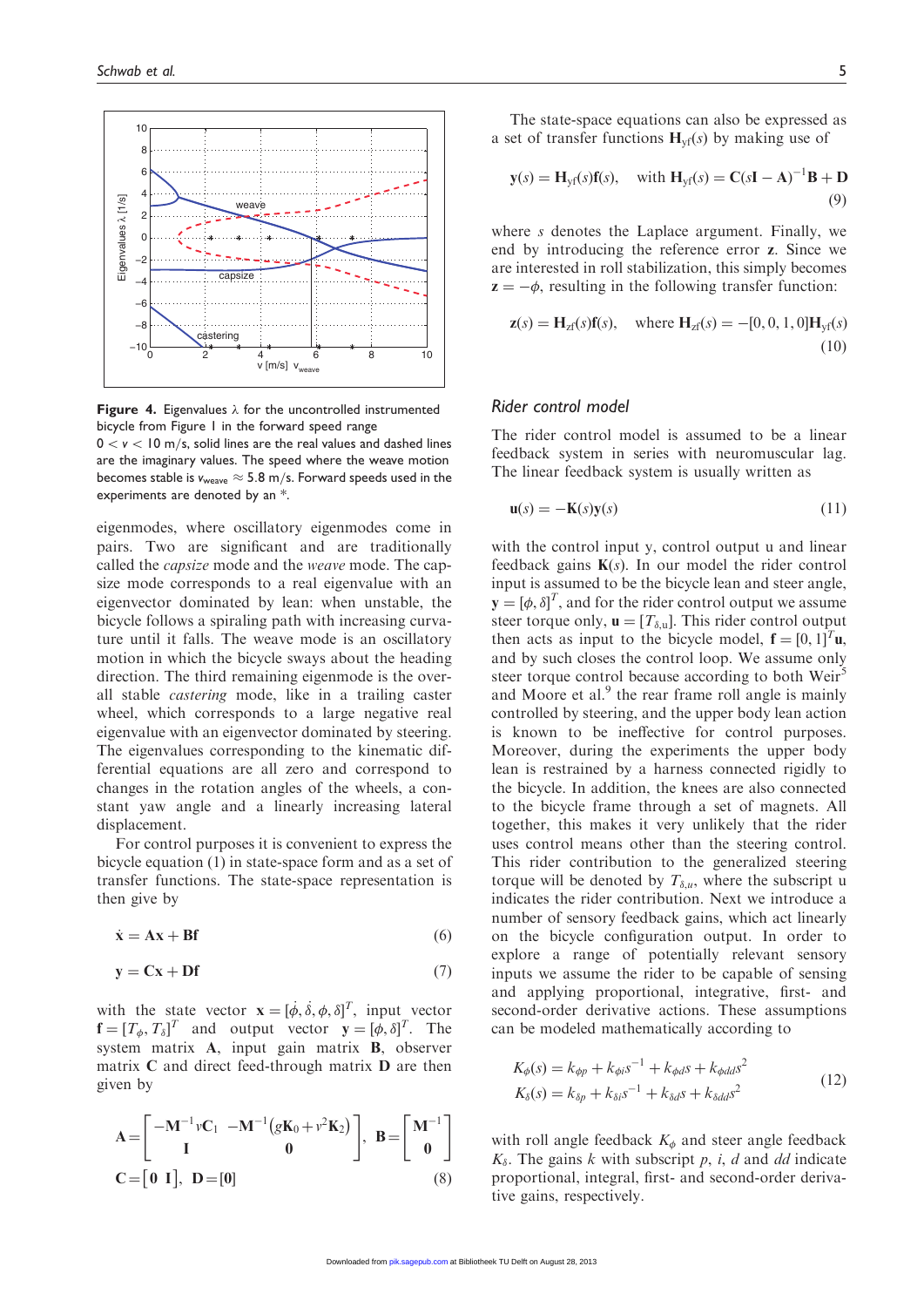According to McRuer and Jex,<sup>22</sup> the human controller is inherently limited by neuromuscular lag and time delays. Force generation of the rider arms is modeled using activation dynamics estimated for the shoulder joint, $23,24$  which yields

$$
G_{nm}(s) = \frac{\omega_c^2}{s^2 + 2\zeta\omega_c + \omega_c^2}
$$
 (13)

with cutoff frequency  $\omega_c = 2.17 \cdot 2\pi \text{ rad/s}$  and dampwith cutoff frequency  $\omega_c = 2.1 / \cdot 2\pi$  rad/s and damp-<br>ing coefficient  $\zeta = \sqrt{2}$ . This system acts as a critically damped second-order filter with a cutoff frequency equal to  $\omega_c$ . Neural transmission results in time delays, which differ for visual, vestibular and muscle feedback. We simplified the time-delay models with a single effective time delay and ultimately removed it all together for successful numerical identification as explained in the 'Gray box model' section. Sensory information regarding roll angle will derive from the visual and the vestibular system, while sensory information regarding steer angle will derive from muscle spindles in the arm. Manual control studies show that operators can apply proportional as well as lead (differential) or lag (integrator) control actions using visual task information.<sup>25</sup> The vestibular organ senses roll through the semicircular canals where its output is largely in phase with rotational velocity, while the otoliths sense linear acceleration, direction and magnitude of the gravitational force. The muscle spindles supply position and velocity information. The relevance, and possible sensory origin of steering angle acceleration and roll acceleration, will be addressed in the 'Discussion' section.

Finally, the human limitations and the linear feedback model are combined to form a rider control model according to

$$
\mathbf{K}(s) = G_{nm}(s)G_{\tau}(s) \begin{bmatrix} K_{\phi}(s) & K_{\delta}(s) \end{bmatrix}^T
$$
 (14)

which is presented as a block diagram in Figure 5. Note that the forward speed  $\nu$  serves as a parameter, such that all results depend on this since the dynamics of the bicycle is strongly forward speed dependent.

# System identification

The rider control system identification uses a combination of black box and gray box models to identify the



Figure 5. Block diagram of the inner control structure of K, with roll and steering angle feedback gains  $\mathsf{K}_\phi$  and  $\mathsf{K}_\delta$ , time delay  ${\sf G}_\tau$ , neuromuscular lag  ${\sf G}_{nm}$ , input  ${\sf y} = \left[\phi, \delta\right]^{\tau}$  and output  $\boldsymbol{\mathsf{u}} = [T_{\delta,\boldsymbol{\mathsf{u}}}]^{\mathsf{T}}.$ 

numerical values of the gains employed by the rider during each run. Starting with the basic measurements, the identification is performed in six steps:

- 1. Data preparation: The mean was subtracted from the roll and steer angles and the linear drift was subtracted from the lateral force.
- 2. Black box identification: FIR models are fit to both the lateral force and steer angle measurement pair and the lateral force and roll angle measurement pair for each run.
- 3. Simulation: A simulated response of roll angle and steer angle is generated by driving the FIR models with the measured lateral force.
- 4. Filtering: These simulated responses are then filtered to produce an idealized time history of the underlying linear relationship between the input and output.
- 5. Gray box identification: A gray box model structured around the feedback laws in (12) and the Whipple bicycle model is fit to the measured lateral force and the filtered response of the FIR model for each run.
- 6. Parameter reduction: We then reduce the parameters of the gray box model through an iterative reduction technique based on the covariance of the identified gray box parameters and the Variance Accounted For (VAF) in the lateral force to steer angle fit.

The analysis is performed for a number of forward speeds, resulting in a set of parametric models, one for each run. The accompanying data and the source code which details these methods are available for download from ref.<sup>26</sup>

For the system identification a linear input/output model with additive random noise, i.e. output error, is assumed. Such a system can be described by

$$
y(t) = G(q)w(t) + v(t)
$$
\n(15)

with output  $y(t)$ , input  $w(t)$ , disturbance  $v(t)$  and model  $G(q)$ , see Figure 6. The q operator acts as a discrete shifting function, such that  $q^{-k}w(t) =$  $w(t - k)$ . This is a convenient description, because it separates the deterministic input related contribution  $G(q)w(t)$  from the stochastic contribution  $v(t)$ .



Figure 6. System description with: output  $y(t)$ , input  $w(t)$ , disturbance  $v(t)$  and system  $G(q)$ .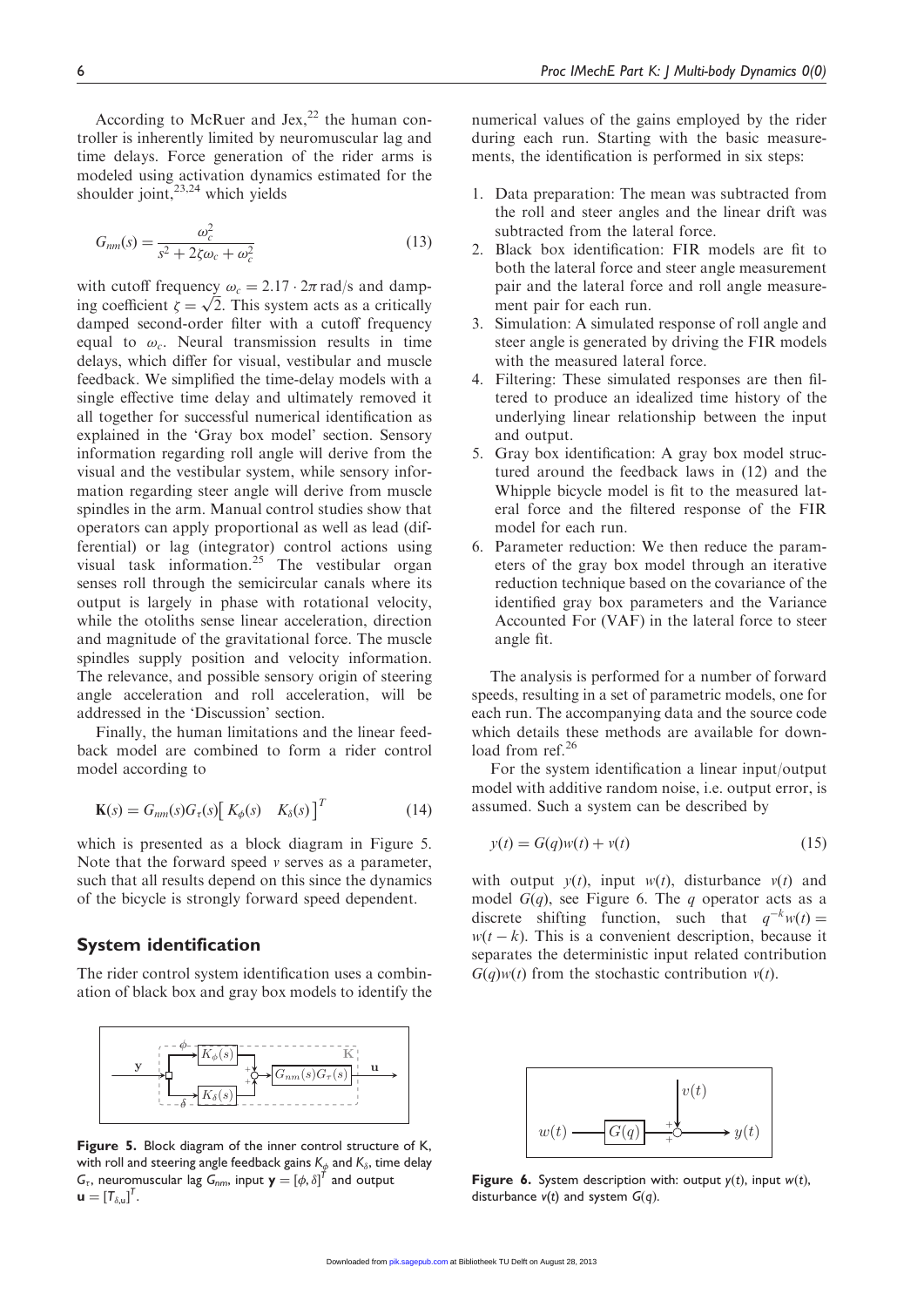

**Figure 7.** FIRs for the roll angle  $\phi$  (top) and steering angle  $\delta$  (bottom) for a forward velocity of v = 4.3 m/s (run 252). The raw FIR output is smoothed using a zero-phase low pass filter with a cutoff frequency of 10 Hz. FIR: finite impulse response.

#### FIR model

Each run contains multiple perturbations in left and right directions with slightly different amplitudes, shapes and intervals. For each run an FIR model is used to capture the full system response to an applied force perturbations, and to separate it into linear deterministic and stochastic noise components. The unknown coefficient of the FIR model have been estimated by using the measured input  $w(t)$  and output  $y(t)$  data. The output data either represents  $y(t) = \phi$ corresponding to  $G_{\phi}(q)$  or  $y(t) = \delta(t)$  corresponding to  $G_{\delta}(q)$ . We assume a finite discrete normalized time;  $t = 1, 2, 3, \ldots, n$ , such that the approximated output  $\hat{y}(t)$  is

$$
\hat{y}(t) = \sum_{k=1}^{m} \hat{g}(k)w(t-k) + v(t)
$$
\n(16)

From the experiment we know that no input outside the measurement interval  $\{1 < t < n\}$  is applied, which can be expressed as:  $w(t) = 0$  for  $t < 1$  and  $t > n$ . The unknown coefficients  $\hat{g}(k)$  can be solved from the linear quadratic optimization problem,  $\hat{\mathbf{g}} = \arg \min_{\mathbf{g}} \{(\hat{\mathbf{y}} - \mathbf{y})^2\}$ . After experimenting with dif-<br>form faith impulse lengths, the scallations are found ferent finite impulse lengths, the oscillations are found to die out after about  $m = 768$  samples, which correspond to a finite response length of 3.84 s. Once the m coefficients are identified for each run the resulting FIR model is used to generate the linear outputs,  $\phi$ and  $\delta$  from the measured input w. These simulated

outputs are smoothed by applying a zero-phase low pass eighth-order Butterworth filter with a cutoff frequency of 10 Hz. The results for  $v = 4.3$  m/s are shown in Figure 7.

#### Noise

We can use the FIR model to estimate the noise or remnant  $v(t)$ , from (15), we obtain

$$
\widehat{\mathbf{v}}(t) = \mathbf{y}(t) - \widehat{\mathbf{G}}_N(q)w(t)
$$
\n(17)

where  $\hat{\mathbf{v}}(t) = [v_{\phi}(t), v_{\delta}(t)]^T$  is the estimated remnant and  $\widehat{\mathbf{G}}_N(q) = [\widehat{G}_{\phi}(q), \widehat{G}_{\delta}(q)]^T$  represents the obtained impulse response model from input  $w(t)$  to output  $y(t)$ . The decomposition of the measured data into the deterministic input related component and remnant component is shown for  $v = 4.3$  m/s in Figure 8.

When inspecting the unfiltered FIR output, see Figure 7, it is apparent that the high-frequency noise is merely an artifact of the deconvolution process and does not originate from the rider/bicycle system itself. This makes the signals ideal for simple low pass filtering. A number of observations can also be made about the output error,  $v(t)$ , shown in Figure 8. The small amplitude changes in both the roll and steering angle about 2–3 s after the lateral perturbation do not seem to be linearly correlated with the input force and are likely due to the human induced remnant. The signal-to-noise ratio for the case  $v = 2.1$  m/s (not shown here) is very low, resulting in an unreliable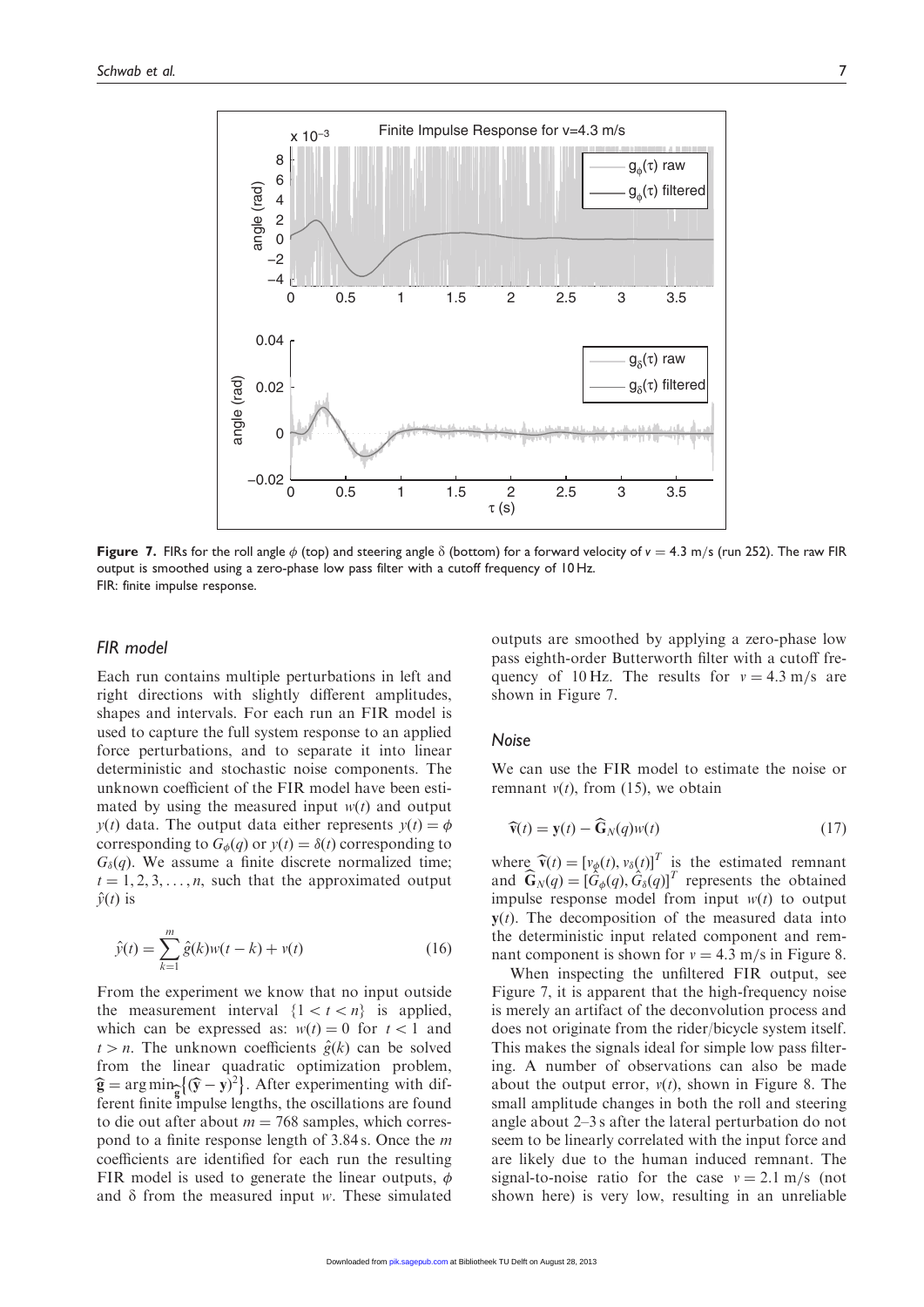

Figure 8. Output decomposition of the steering angle output  $y(t)$  in terms of input related component  $G(q)w(t)$  and remnant component  $v(t)$  for a forward velocity of  $v = 4.3$  m/s (run 252).



Figure 9. Block diagram of the general control description, with known bicycle dynamics P, unknown controller K, disturbance input w, error output  $\mathbf{z} = -\phi$ , control input y and control output u.

FIR model. The signal-to-noise ratio of the steering angle response is generally higher than the roll angle response. The overall shape of the roll and steering angle responses are similar, but the amplitudes and time characteristics differ. The amplitudes of the output oscillations decrease as the forward velocity increases. The impulse response seems to damp out more quickly as the forward velocity increases, which may have some corollary to the open-loop dynamics of the bicycle.

#### Gray box model

In the rider control model, the parameters are the unknown linear feedback control gains from (12). The complete system model, the bicycle model together with the feedback control model, is shown in Figure 9. Its structure constitutes a standard

linear gray box model formulation. The corresponding gray box model structure is then given by

$$
\mathbf{y}(\theta) = \mathbf{G}(\theta)\mathbf{w}, \mathbf{G}(\theta)
$$
  
=  $\left[\mathbf{P}_{\text{yw}} + \mathbf{P}_{\text{yu}}(\mathbf{I} - \mathbf{K}(\theta)\mathbf{P}_{\text{yu}})^{-1}\mathbf{K}(\theta)\mathbf{P}_{\text{yw}}\right]$  (18)

with bicycle dynamics  $P_{yw}$  and  $P_{yu}$ , human controller  $K(\theta)$  with the unknown gains k defined as the model parameters  $\theta$ , disturbance input  $w = w$  and output  $\mathbf{y} = [\phi, \delta]^T$ . Notice that only the human controller parameters are unknown, while the open-loop bicycle parameters are known since they are determined a priori from the bicycle model (8).

The error criteria used to estimate the gray box parameters  $\theta$  is based on a weighted quadratic sum

$$
V_N(\theta) = \frac{1}{N} \sum_{t=1}^N \left[ \left( \hat{G}_\delta(q) - G_\delta(q, \theta) \right) w(t) \right]^2 \tag{19}
$$

which is different than the previous FIR error criteria by the addition of the weighting by the input signal  $w$ . This weighting forces the minimizer to positively weight the portion of the time series with higher signal-to-noise ratios. Here, we also only use the measured steering angle response because both singleinput and single-output (SISO) identification is more tractable than single-input and multiple-output (SIMO) identification and, with the rider directly exciting the steering dynamics, it is expected that the steering signal contains the most direct information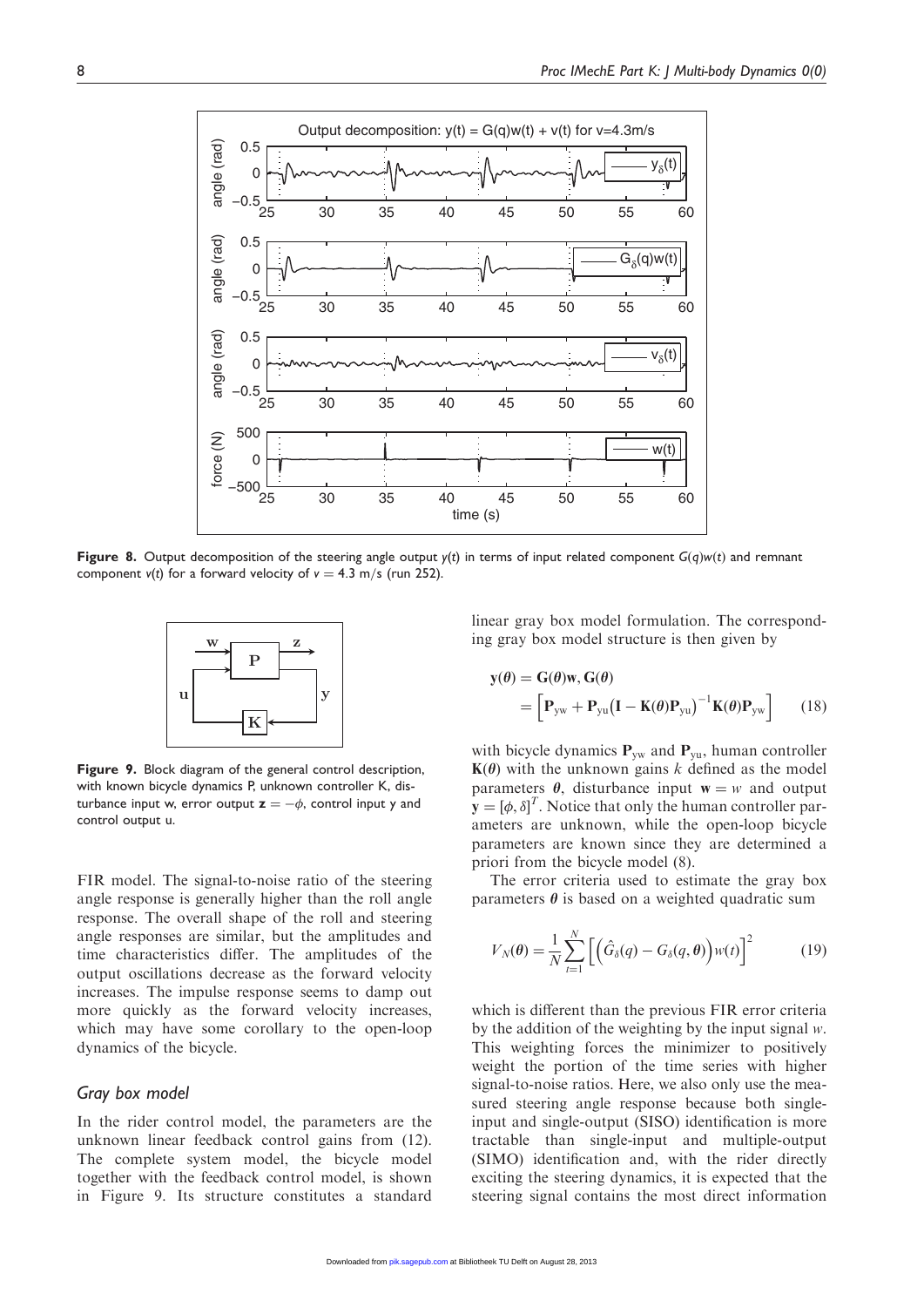

**Figure 10.** Comparison of the filtered FIR output,  $G_8(q)$ , and the identified gray box model response  $G_{\delta}(q, \theta)$  of the steer angle  $\delta$ , at a forward speed of  $v = 4.3$  m/s (run 252). FIR: finite impulse response.

concerning rider actions. The initial parameter vector  $\theta_0$  is determined by a random search method, for which the lowest criteria score is further optimized by using the 1 sqnonlin function in Matlab. The parameter optimization results in an optimal parameter vector set according to

$$
\hat{\boldsymbol{\theta}} = \arg\min_{\boldsymbol{\theta}} V_N(\boldsymbol{\theta})
$$
\n(20)

The parameters are identified for 15 runs, where the forward velocity takes the following values, 2.1, 3.2, 4.3, 6.1 and 7.3 m/s, with multiple runs per speed, see Table 1. Numerical issues and instabilities in the identification process were encountered with the rider model with a time delay. For the current study, this problem is circumvented by ignoring the time delay and setting it to zero. This ultimately affects the identified values of the controller gains but does so equally for each run, thus maintaining the ability to compare parameter values among runs.

As an example, the resulting response from the gray box model for a forward velocity of  $v = 4.3$  m/s is shown in Figure 10. The comparison of this model response to the FIR model is shown in Figure 11.

The gray box model, with its eight free parameters, adequately fits the data for each run but the identified parameters were susceptible to over-fitting due to the a priori structure of the model and it was likely that some of the feedback gains were not necessarily employed by human riders. Hence, to determine the essential feedback loops in the rider control system we apply a parameter reduction technique. The reduction is based on the quality of the fit and selection of parameters guided by the parameter covariance as defined by Ljung. $27$  The quality of the fit is measured by the VAF on the deterministic output  $y_d(t)$ , which is defined as the normalized difference between the gray box model response and the filtered FIR model response

$$
VAF(\theta) = 1 - \sum_{t=1}^{n} (e(t, \theta)^{2}) / \sum_{t=1}^{n} (y_{d}(t)^{2}),
$$
  
with  $e(t, \theta) = y_{d}(t) - \hat{y}_{d}(t, \theta)$  (21)

with the deterministic output defined as the output minus the output error (i.e. the noise), as in

$$
y_d(t) = y(t) - v(t) = G(q)w(t)
$$
 (22)

A VAF score of 1 means a perfect fit. The sensitivity of the quality of the fit with respect to the parameters  $\theta$  is defined by the parameter covariance

$$
\operatorname{cov} \theta_{ij} = \rho \left[ \frac{1}{n} \sum_{t=1}^{n} \psi(t, \theta_i) \psi(t, \theta_j) \right]^{-1},
$$
  
with 
$$
\rho = \frac{1}{n} \sum_{t=1}^{n} [e(t, \theta)]^{2}
$$
 (23)

and with the partial derivative of the error  $e(t, \theta)$  with respect to the *i*th parameters  $\theta_i$  defined as

$$
\psi(t,\theta_i) = -\frac{\mathrm{d}}{\mathrm{d}\theta_i}e(t,\theta) = \frac{\mathrm{d}}{\mathrm{d}\theta_i}\hat{y}_d(t,\theta) \tag{24}
$$

A reduced model with a minimal set of parameters was derived as follows. Instead of calculating all  $8! = 40,320$  possible combinations of contributing feedback parameters, we start from a full parameter set and guided by the parameter covariance remove the parameter which has the least influence on the quality of the fit. This process is repeated until the quality of the fit drops below a certain threshold, e.g. 90%. An example of this parameter reduction process, for  $v = 4.3$  m/s, is shown in Figure 12, whereas the results for three forward speeds (low, mid and high), are presented in Table 2. As a first observation it is clear that not all feedback control gains are important, in most cases at least four out of the initial eight parameters can be omitted. The remaining parameters are a proportional and differential feedback on the roll angle and an integral and differential gain on the steer angle, where the integrated steering angle reflects the heading error. These results and implications will further be discussed in detail in the 'Discussion' section.

Finally, we check the stability of the rider controlled system by calculating the eigenvalues for the closed-loop system with the set of reduced control model parameters, where these results are presented in Table 3. We observe that the number of state variables has increased from 4 to 7. Two states are added due to the neuromuscular activation dynamics  $G_{nm}$ , which acts as a second-order low pass filter on the controller output and one state is added due to the integrative feedback action on the steering angle. The real parts of all eigenvalues are negative, which indicates that the closed-loop system is indeed stable. If we compare these results to the open-loop uncontrolled dynamics, as represented by the eigenvalues from Figure 4, we see that unstable roots at forward speeds  $v = 2.2$ ,  $v = 3.2$  and  $v = 4.3$  m/s are clearly stabilized.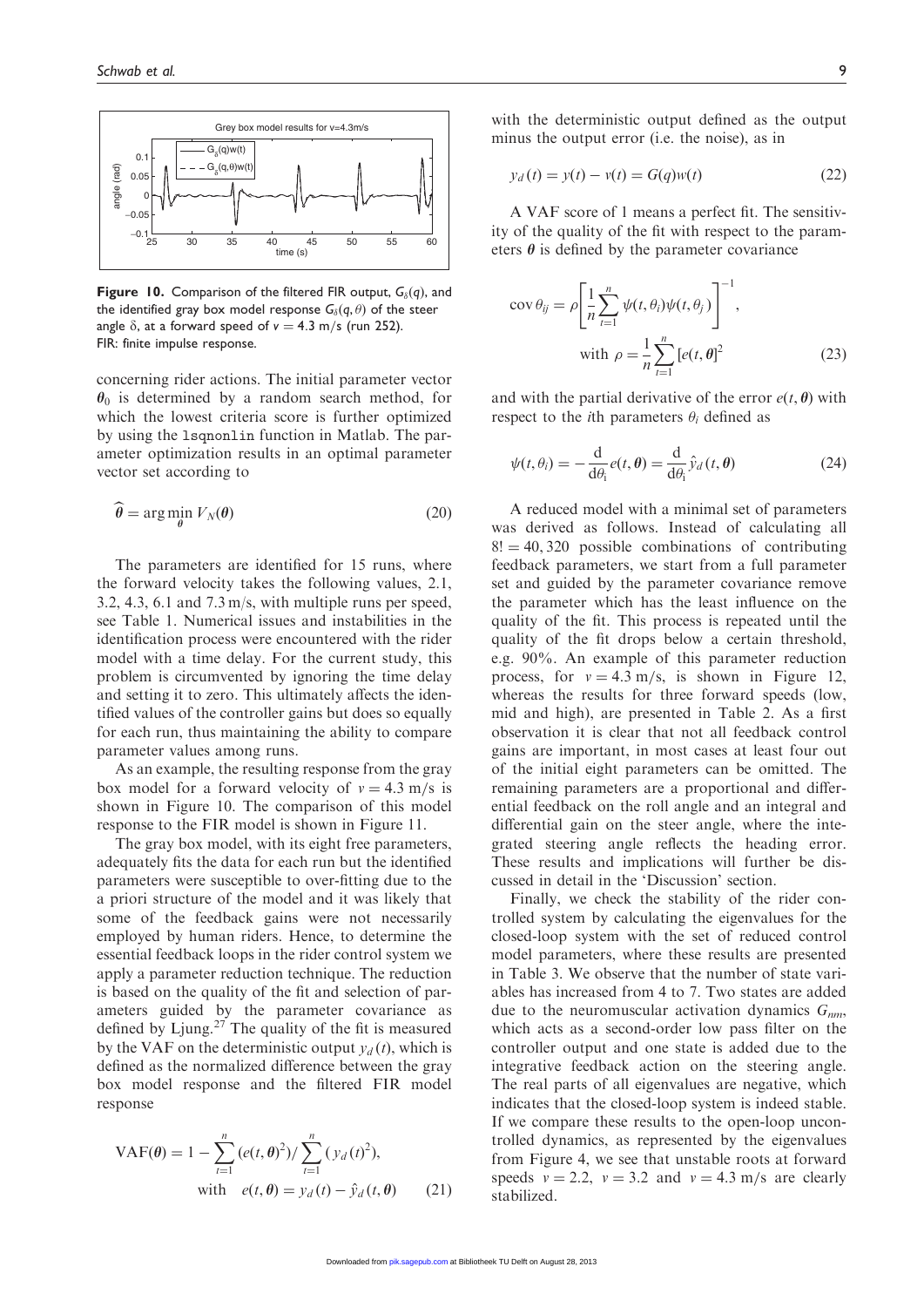

**Figure 11.** Zoomed in comparison of the FIR output, the filtered FIR output, and the gray box response of lean angle  $\phi$  (left) and the steer angle  $\delta$  (right), at a forward speed of  $v = 4.3$  m/s (run 252). FIR: finite impulse response.



Figure 12. Example of subsequent parameter covariance matrices after iterative parameter reduction for run 252 which is at a forward velocity of  $v = 4.3$  m/s, where darker shading means higher covariance and lower sensitivity. The parameter space is reduced by one for each iteration by removing the gain which has the highest covariance (dark square), from G1 to G6 until the VAF value drops down dramatically. The subsequent VAF values are: (99.36, 98.92, 96.75, 96.39, 95.18, 63.49)%. VAF: Variance Accounted For.

# Optimal control approach

Here, we attempt to address the question: 'if the rider is operating like an optimizer then what is the rider optimizing?' To answer this question we formulate a standard LQR optimal control problem<sup>28</sup> with the performance index (or cost function) for the control task

$$
J = \int (\mathbf{x}^T \mathbf{Q} \mathbf{x} + \mathbf{u}^T \mathbf{R} \mathbf{u}) \mathrm{dt}
$$
 (25)

with the state vector  $\mathbf{x} = (\dot{\phi}, \dot{\delta}, \phi, \delta, \int \delta)$  and the controller output  $\mathbf{u} = (\tau_{\delta})$ , and the weight factors **Q** on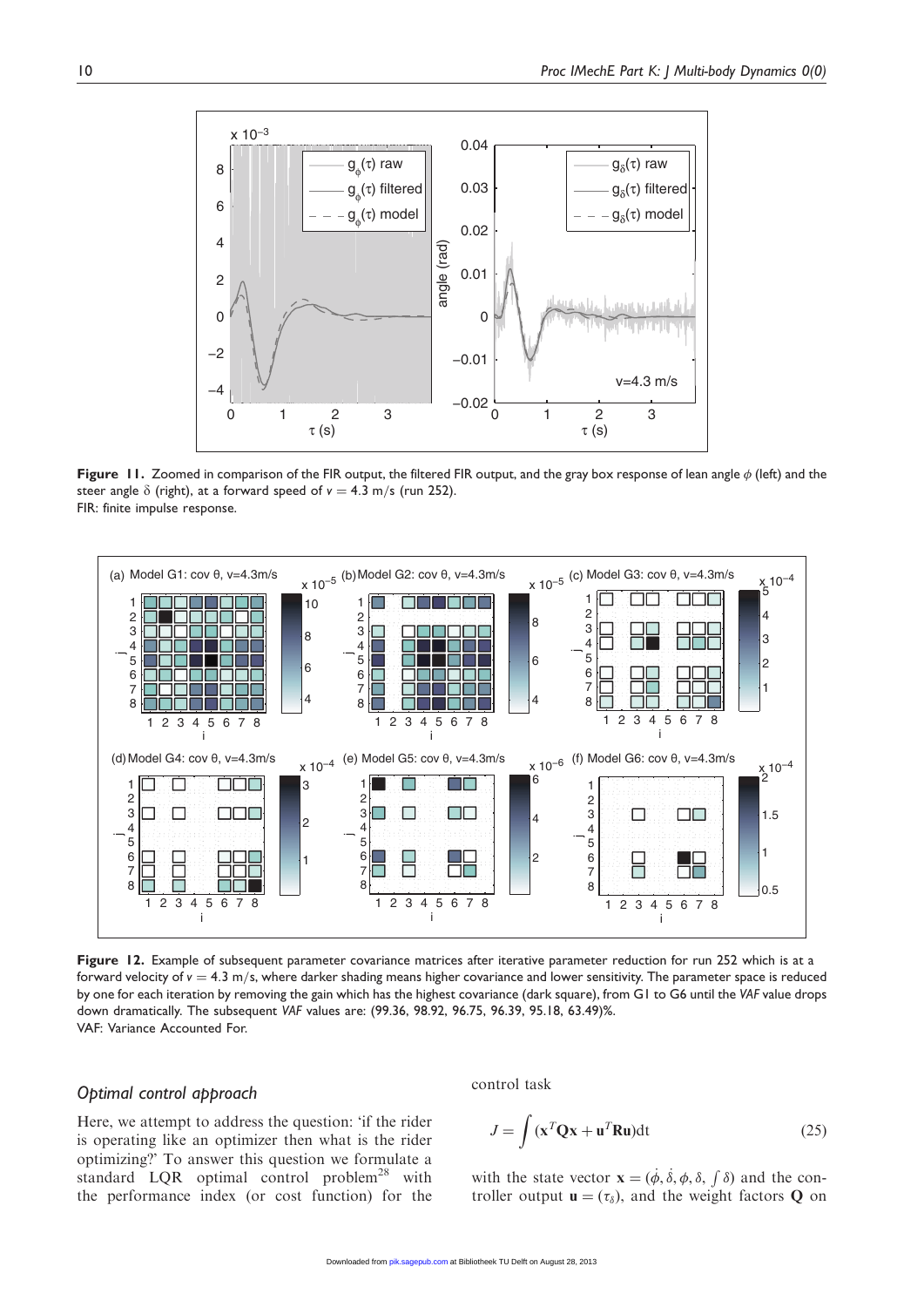Table 2. Overview of gray box model identification results, with controller K, parameter vector  $\theta$ , forward velocity v (m/s), roll proportional gain k<sub>¢p</sub> (Nm/rad), roll integrative gain k<sub>¢i</sub> (Nm/s rad), roll derivative gain k<sub>¢d</sub> (Nm s/rad), roll 2<sup>nd</sup> derivative gain k<sub>¢dd</sub> (Nm s<sup>2</sup>/rad), steer proportional gain k<sub>φp</sub> (Nm/rad), steer integrative gain k<sub>φi</sub> (Nm/s rad), steer derivative gain k<sub>φd</sub> (Nm s/rad), steer 2nd derivative gain  $k_{\phi dd}$  (Nm s<sup>2</sup>/rad) and Variance Accounted For (VAF) (%). The gray marked rows indicate the reduced models which have a minimal number of parameters and still show a good fit (VAF  $>$  90 %). As an example the covariance matrices of these reduction steps for run 252 ( $v = 4.3$  m/s) are depicted in Figure 12.

| Model                                     | $k_{\phi p}$ | $k_{\phi i}$ | $k_{\phi d}$ | $k_{\phi$ dd | $k_{\delta p}$ | $k_{\delta i}$ | $k_{\delta d}$ | $k_{\delta dd}$ | <b>VAF</b> |
|-------------------------------------------|--------------|--------------|--------------|--------------|----------------|----------------|----------------|-----------------|------------|
| Run 249: <b>K</b> (s, $\theta$ (v = 2.2)) | 288.08       | $-100.30$    | 93.86        | $-5.80$      | $-23.43$       | 186.05         | $-9.61$        | $-0.50$         | 99.26      |
|                                           | 265.93       |              | 96.81        | $-6.56$      | $-23.91$       | 162.90         | $-10.36$       | $-0.51$         | 99.09      |
|                                           | 59.65        |              | 47.50        | $-0.27$      |                | 56.74          | $-3.36$        | $-0.11$         | 98.73      |
|                                           | 56.15        |              | 44.66        |              |                | 53.20          | $-3.05$        | $-0.09$         | 98.72      |
|                                           | 28.97        |              | 32.85        |              |                | 29.02          | $-2.50$        |                 | 94.89      |
|                                           |              |              | 27.68        |              |                | 5.45           | $-2.39$        |                 | 80.82      |
|                                           |              |              | 27.73        |              |                |                | $-2.60$        |                 | 79.59      |
|                                           |              |              | 27.98        |              |                |                |                |                 | 0.00       |
| Run 252: <b>K</b> (s, $\theta$ (v = 4.3)) | 265.18       | $-239.20$    | 108.92       | $-8.09$      | $-98.47$       | 957.34         | $-20.61$       | $-0.79$         | 99.36      |
|                                           | 269.35       |              | 108.24       | $-9.63$      | $-124.76$      | 812.04         | $-23.90$       | $-0.81$         | 98.92      |
|                                           | 50.84        |              | 38.90        | $-0.43$      |                | 258.14         | $-4.59$        | $-0.08$         | 96.75      |
|                                           | 51.01        |              | 34.23        |              |                | 231.07         | $-3.62$        | $-0.08$         | 96.39      |
|                                           | 41.51        |              | 28.22        |              |                | 177.45         | $-3.19$        |                 | 95.18      |
|                                           |              |              | 21.47        |              |                | 22.08          | $-3.52$        |                 | 63.49      |
|                                           |              |              | 21.37        |              |                |                | $-3.86$        |                 | 62.44      |
|                                           |              |              | 20.59        |              |                |                |                |                 | $0.00\,$   |
| Run 256: <b>K</b> (s, $\theta$ (v = 7.3)) | 260.06       | $-240.71$    | 90.53        | $-6.67$      | $-303.87$      | 2272.89        | $-35.13$       | $-0.59$         | 96.94      |
|                                           | 279.86       |              | 85.17        | $-7.27$      | $-356.87$      | 1869.45        | $-37.61$       | $-0.63$         | 96.32      |
|                                           | 54.82        |              | 40.80        | $-0.35$      |                | 791.19         | $-10.84$       | $-0.03$         | 90.41      |
|                                           | 51.84        |              | 40.61        | $-0.45$      |                | 769.67         | $-11.20$       |                 | 90.32      |
|                                           | 48.65        |              | 29.89        |              |                | 583.43         | $-7.05$        |                 | 90.09      |
|                                           |              |              | 16.90        |              |                | 26.54          | $-6.64$        |                 | 61.82      |
|                                           |              |              | 16.73        |              |                |                | $-6.94$        |                 | 61.24      |
|                                           |              |              | 16.34        |              |                |                |                |                 | 0.00       |

VAF: Variance Accounted For.

Table 3. Feedback control gains K(12) of the reduced parameter rider control model and eigenvalues  $\lambda$  for the corresponding closed-loop control system, with experiment identification number id, forward velocity v, and VAF, for a rider model with no time delay  $\tau_d = 0$ .

| id  | v<br>$\frac{m}{s}$ | $k_{db}$<br>$\frac{\text{Nm}}{\text{rad}}$ | $k_{dd}$<br>$\frac{\text{Nms}}{\text{rad}}$ | $k_{\delta i}$<br>$\frac{Nm}{rads}$ | $k_{\delta d}$<br>$\frac{\text{Nms}}{\text{rad}}$ | VAF<br>% | $\lambda_1$<br>$rac{rad}{s}$ | $\lambda_{2,3}$<br>$rac{rad}{s}$ | $\lambda$ 4.5<br>$rac{\text{rad}}{\text{s}}$ |
|-----|--------------------|--------------------------------------------|---------------------------------------------|-------------------------------------|---------------------------------------------------|----------|------------------------------|----------------------------------|----------------------------------------------|
| 248 | 2.1                | 5.17                                       | 27.21                                       | 14.39                               | $-1.92$                                           | 85       | $-18.11$                     | $-0.90 \pm 3.26i$                | $-0.67 \pm 1.70i$                            |
| 249 | 2.2                | 28.97                                      | 32.85                                       | 29.02                               | $-2.50$                                           | 95       | $-21.33$                     | $-1.54 \pm 1.85i$                | $-0.39 \pm 3.33i$                            |
| 250 | 2.2                | 24.25                                      | 32.51                                       | 26.44                               | $-2.57$                                           | 96       | $-21.82$                     | $-1.41 \pm 1.90i$                | $-0.46 \pm 3.18i$                            |
| 184 | 3.2                | 22.72                                      | 26.12                                       | 65.92                               | $-3.00$                                           | 95       | $-26.76$                     | $-1.42 \pm 3.13i$                | $-0.66 \pm 3.08i$                            |
| 185 | 3.2                | 43.23                                      | 30.45                                       | 94.00                               | $-3.21$                                           | 97       | $-27.58$                     | $-2.15 \pm 2.43i$                | $-0.30 \pm 3.92i$                            |
| 186 | 3.1                | 31.12                                      | 28.46                                       | 71.26                               | $-2.95$                                           | 97       | $-26.05$                     | $-1.50 \pm 2.68i$                | $-0.77 \pm 3.64i$                            |
| 251 | 4.3                | 72.83                                      | 32.44                                       | 211.79                              | $-3.81$                                           | 90       | $-33.45$                     | $-2.54 \pm 1.83i$                | $-0.73 \pm 5.50i$                            |
| 252 | 4.3                | 41.51                                      | 28.22                                       | 177.45                              | $-3.19$                                           | 95       | $-29.82$                     | $-1.94 \pm 3.37i$                | $-1.18 \pm 4.18i$                            |
| 253 | 4.3                | 45.43                                      | 28.99                                       | 169.47                              | $-3.60$                                           | 95       | $-32.49$                     | $-1.75 \pm 2.68i$                | $-1.20 \pm 4.79i$                            |
| 190 | 6.0                | 34.19                                      | 23.34                                       | 334.82                              | $-3.52$                                           | 97       | $-36.60$                     | $-2.35 \pm 4.65i$                | $-1.17 \pm 3.84i$                            |
|     |                    |                                            |                                             |                                     |                                                   |          |                              |                                  | $\sqrt{2}$ $\sqrt{2}$                        |

(continued)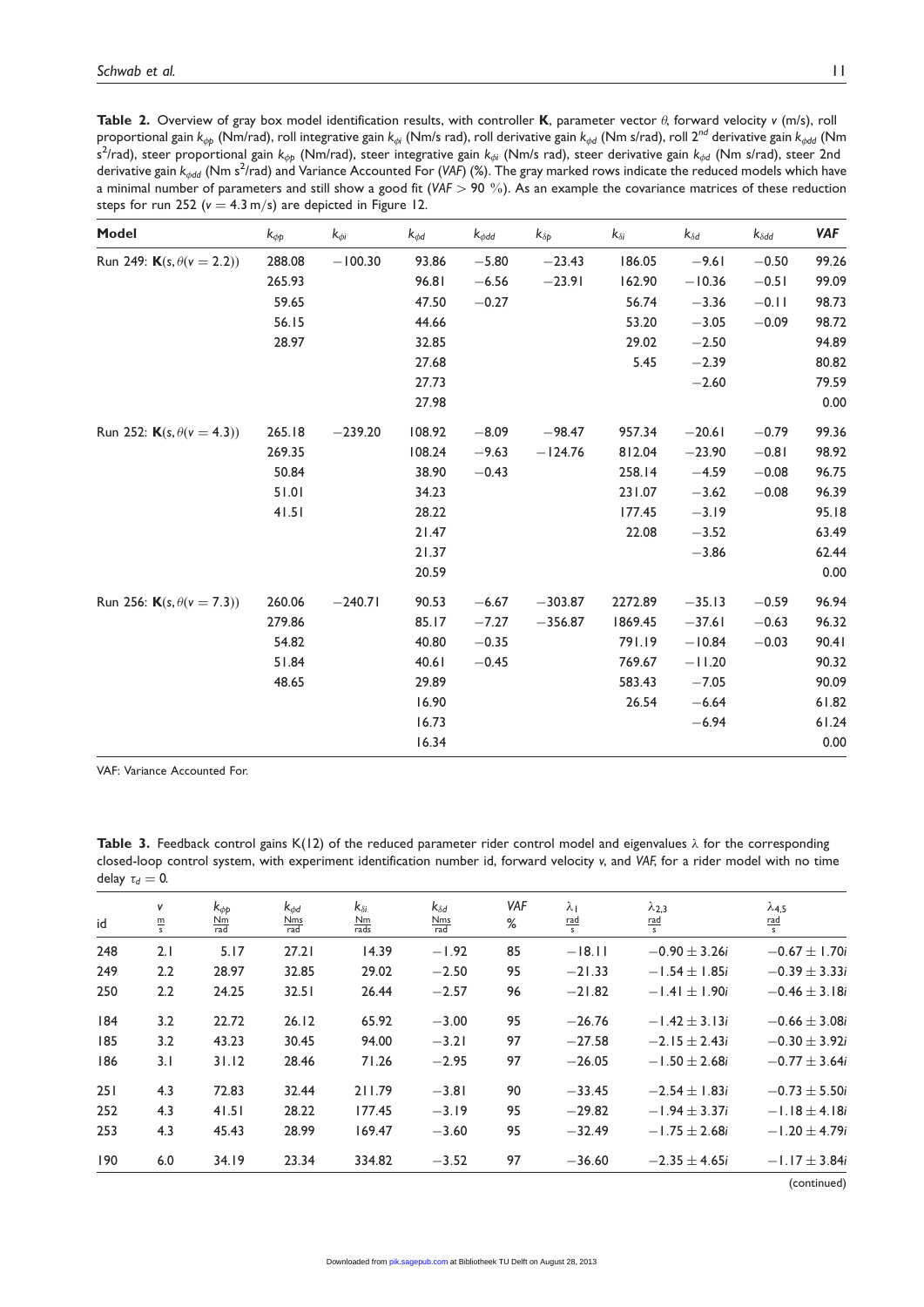|     | $\sim$             |                                                |                                             |                                     |                                                   |          |                  |                                               |                                  |
|-----|--------------------|------------------------------------------------|---------------------------------------------|-------------------------------------|---------------------------------------------------|----------|------------------|-----------------------------------------------|----------------------------------|
| id  | V<br>$\frac{m}{s}$ | $k_{\phi b}$<br>$\frac{\text{Nm}}{\text{rad}}$ | $k_{dd}$<br>$\frac{\text{Nms}}{\text{rad}}$ | $k_{\delta i}$<br>$\frac{Nm}{rads}$ | $k_{\delta d}$<br>$\frac{\text{Nms}}{\text{rad}}$ | VAF<br>% | ⋏∣<br><u>rad</u> | $\lambda_{2,3}$<br><u>rad</u><br>$\mathbf{s}$ | $\lambda$ 4.5<br><u>rad</u><br>s |
| 9   | 6.1                | 29.63                                          | 22.83                                       | 322.89                              | $-3.81$                                           | 96       | $-38.82$         | $-2.47 \pm 5.02i$                             | $-0.87 \pm 3.46i$                |
| 192 | 6.1                | 28.32                                          | 20.43                                       | 293.30                              | $-3.31$                                           | 92       | $-36.00$         | $-2.16 \pm 4.79i$                             | $-1.09 \pm 3.60i$                |
| 255 | 7.3                | 37.19                                          | 26.66                                       | 533.49                              | $-5.37$                                           | 92       | $-51.53$         | $-2.73 \pm 6.55i$                             | $-1.08 \pm 2.95i$                |
| 256 | 7.3                | 48.65                                          | 29.89                                       | 583.43                              | $-7.05$                                           | 90       | $-61.74$         | $-2.10 \pm 6.56i$                             | $-1.48 \pm 2.71i$                |
| 257 | 7.4                | 45.58                                          | 26.97                                       | 617.10                              | $-4.64$                                           | 93       | $-46.73$         | $-2.56 \pm 5.97i$                             | $-1.70 \pm 3.47i$                |

Table 3. Continued

VAF: Variance Accounted For.

the state and  **on the control effort. The optimal** feedback gains K for a linear feedback controller of the form  $\mathbf{u} = -\mathbf{K}\mathbf{x}$  are found by minimizing the performance index J, which is done with the well-known Riccati solution (LQR model). Here, we work the other way around: given the feedback gains from the reduced parameter rider model (Table 3), what are the weight factors? We solve this by a nonlinear search on J. For the weight factors we take the same approach as used by Bryson and  $Ho<sub>1</sub><sup>28</sup>$  where we assume all off-diagonal terms in Q and R zero, and the remaining unknown diagonal terms to have the form  $1/\hat{x}_i^2$ , where  $\hat{x}_i$  is the maximal allowable value of the ith element of the state vector. The weight factor matrices Q and R then take on the form

$$
\mathbf{Q} = \text{diag}\left(1/\hat{\phi}^2, 1/\hat{\delta}^2, 1/\hat{\phi}^2, 1/\hat{\delta}^2, 1/\hat{\psi}^2\right) \tag{26}
$$

$$
\mathbf{R} = 1/\hat{\tau}_{\delta}^2 \tag{27}
$$

To obtain more meaningful results we have introduced the approximate maximum allowable heading angle  $\hat{\psi} = v \cos \lambda_s / w \int \delta \mathrm{d}t$  as a physical interpretation of the state variable  $\int \delta dt$ . This approximate heading follows directly from the kinematic equation (2), when we neglect the small contribution of the trail times steer rate term. The unknown weight factors are now the maximum allowable state variables  $(\dot{\phi}, \dot{\delta}, \dot{\phi}, \hat{\delta}, \dot{\psi})$  and the maximum allowable steer torque  $\hat{\tau}_{\delta}$ . These weight factors are found in an optimization process by minimizing the absolute difference between the feedback control gains from the reduced parameter model and the ones from the corresponding LQR method. To simplify matters, the neuromuscular lag  $G_{nm}$  and time delay  $G_{\tau}$  in the feedback model 14 have been neglected. The justification is that this system acts as a second-order filter at a cutoff frequency of 2.17 Hz, whereas the observed control signals are in the order 1 Hz.

The results of this process are the  $Q$  and  $R$  weight factors shown in Table 4 and Figure 14, together with the approximate feedback control gains shown in Table 5 and added to Figure 13. Instead of the four feedback gains from the reduced parameter model we now have five feedback gains because the LQR

method used here has full state feedback. The weight factors are normalized with respect to the control effort, that is normalized with  $\tau_{\delta} = 1$ . Clearly, looking at the weights in Table 4, the rider is not optimizing with respect to the roll or steer angle or rates, indicated by the high maximum allowable values. At low speed ( $v < 3$  m/s), the rider is optimizing the control effort, since here the smallest values are the maximum allowable steer torques. At moderate to high speed, the rider is optimizing for heading, indicated by the small value (negative number on a log scale) of the maximum allowable heading  $\psi$ , which makes sense when balancing a moving bicycle on a narrow treadmill.

#### **Discussion**

Identified parameter values for the linear feedback rider control model according to Figure 5 and equation (12), for all five forward speeds, are presented in Table 3 and Figure 13, from which the following observations can be made. The reduced gray box model with four feedback gains accounts for 90% of the variance of the FIR model output, see Table 2 and Figure 12. These four gains are: a gain on the lean angle and lean rate and a gain on the steer rate and the integral of the steer angle. The rider's use of lean angle and lean angle rate represents vestibular and/or visual feedback, and the use of steer angle rate represents proprioceptive feedback. The sign of the gains on the lean angle and lean angle rate are in total agreement with the basic bicycle balance principle of steer-into-the-fall. $<sup>2</sup>$  The feedback of the integral of the</sup> steer angle can be explained by the need for the rider to stay on the narrow treadmill and thus maintain a tight heading because the heading  $\psi$  is mainly determined by the integral of the steer angle  $\delta$ , according to the kinematic equation (2). All feedback gains show a forward speed dependency, the most profound in the integral steering feedback (heading), which seems to be quadratic in the forward speed.

To understand what the rider is optimizing we have successfully applied the LQR method in an inverse manner. The resulting weight factors, in Table 4 and Figure 14 indicate that at low speed ( $v < 3$  m/s) the rider is minimizing his control effort and at high speed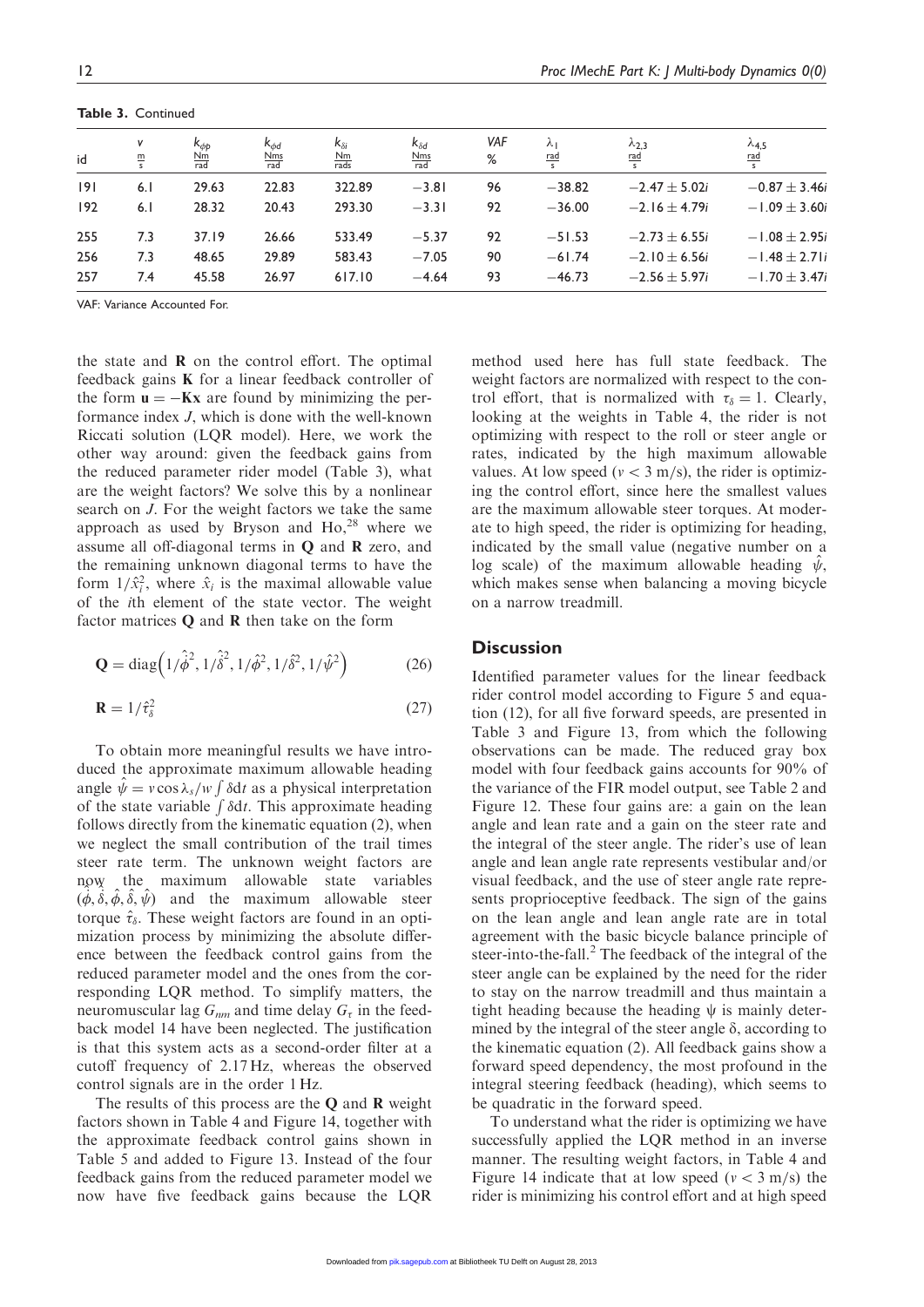|     |          | Q                                           |                          |                                                     |                            |                          |       |  |
|-----|----------|---------------------------------------------|--------------------------|-----------------------------------------------------|----------------------------|--------------------------|-------|--|
| id  | v<br>m/s | $\hat{\mathcal{L}}$<br>$\log \phi$<br>rad/s | $\log \hat{\phi}$<br>rad | $\hat{\phantom{a}}$<br>$\log \dot{\delta}$<br>rad/s | $\log \hat{\delta}$<br>rad | $\log \hat{\psi}$<br>rad |       |  |
| 248 | 2.1      | 2.3                                         | 3.6                      | 2.5                                                 | 2.5                        | 3.3                      | 1939  |  |
| 249 | 2.2      | 5.6                                         | 6.9                      | 5.9                                                 | $6.8\,$                    | $-0.9$                   | 1520  |  |
| 250 | 2.2      | $-1.2$                                      | 2.1                      | 1.6                                                 | 2.0                        | 2.2                      | 1510  |  |
| 184 | 3.2      | $6.5\,$                                     | 7.1                      | 5.8                                                 | 7.3                        | $-2.0$                   | 2376  |  |
| 185 | 3.2      | 5.2                                         | 5.4                      | 3.7                                                 | 4.1                        | $-2.3$                   | 2664  |  |
| 186 | 3.1      | 6.3                                         | 6.7                      | 5.5                                                 | 6.0                        | $-2.1$                   | 2317  |  |
| 251 | 4.3      | $-1.0$                                      | 0.4                      | $-0.7$                                              | $-0.3$                     | $-2.9$                   | 2590  |  |
| 252 | 4.3      | 5.9                                         | $6.2\,$                  | 5.3                                                 | 5.6                        | $-2.8$                   | 3539  |  |
| 253 | 4.3      | 3.5                                         | 4.1                      | 3.7                                                 | 3.7                        | $-2.8$                   | 2795  |  |
| 190 | $6.0\,$  | 5.1                                         | $6.0\,$                  | 4.9                                                 | 5.3                        | $-3.3$                   | 3939  |  |
| 9   | 6.1      | $-0.6$                                      | 0.6                      | $-1.7$                                              | $-2.0$                     | $-3.2$                   | 19153 |  |
| 192 | 6.1      | 5.6                                         | 6.3                      | 5.1                                                 | 5.5                        | $-3.2$                   | 3316  |  |
| 255 | 7.3      | $-1.0$                                      | $-0.3$                   | $-2.0$                                              | $-1.7$                     | $-3.5$                   | 16352 |  |
| 256 | 7.3      | 4.8                                         | $6.0\,$                  | 4.5                                                 | 4.7                        | $-3.6$                   | 3601  |  |
| 257 | 7.4      | 4.8                                         | 5.6                      | 4.3                                                 | 4.2                        | $-3.6$                   | 4492  |  |

**Table 4.** Log<sub>10</sub> of the weight factors  $(\hat{\phi},\hat{\delta},\hat{\phi},\hat{\delta},\hat{\psi})$  for the state vector weight matrix Q, together with the experiment identification number id, forward velocity v and performance index or cost function J. The heading weight factor  $\hat{\psi}$  is a measure for the weight on the integral of the steer angle. The weights are normalized with respect to the control effort R, setting  $\hat{\tau}_{\delta} = 1$  (log<sub>10</sub> $(\hat{\tau}_{\delta}) = 0$ ). Clearly run 191 and 255 are outliners, because of the high value of J compared to the other runs.

Table 5. Feedback control gains K(12) obtained from the optimal control approach with experiment identification number id, forward velocity v, performance index or cost function  $J(25)$  and no time delay  $\tau_d = 0$ . The optimal criterion weights Q and R are presented in Table 4. For comparison with the original reduced parameter model gains these values are plotted as \* in Figure 13. Clearly run 191 and 255 are outliners, because of the high value of J compared to the other runs.

| id  | v<br>$\frac{\text{m}}{\text{s}}$ | $k_{\phi p}$<br>$\frac{\text{Nm}}{\text{rad}}$ | $k_{dd}$<br>$\frac{\text{Nms}}{\text{rad}}$ | $k_{\delta p}$<br>$\frac{\text{Nm}}{\text{rad}}$ | $k_{\delta i}$<br>$\frac{\text{Nm}}{\text{rads}}$ | $k_{\delta d}$<br>$\frac{\text{Nms}}{\text{rad}}$ |        |
|-----|----------------------------------|------------------------------------------------|---------------------------------------------|--------------------------------------------------|---------------------------------------------------|---------------------------------------------------|--------|
| 248 | 2.1                              | 41.18                                          | 14.50                                       | $-16.55$                                         | 0.00                                              | $-1.79$                                           | 1939   |
|     |                                  |                                                |                                             |                                                  |                                                   |                                                   |        |
| 249 | 2.2                              | 47.31                                          | 16.58                                       | $-16.34$                                         | 3.50                                              | $-1.82$                                           | 1520   |
| 250 | 2.2                              | 43.31                                          | 21.55                                       | $-18.10$                                         | 0.00                                              | $-2.00$                                           | 1510   |
| 84  | 3.2                              | 56.86                                          | 19.54                                       | $-17.32$                                         | 36.50                                             | $-1.86$                                           | 2376   |
| 185 | 3.2                              | 81.10                                          | 27.82                                       | $-15.60$                                         | 62.72                                             | $-2.01$                                           | 2664   |
| 186 | 3.1                              | 64.74                                          | 22.26                                       | $-16.73$                                         | 41.81                                             | $-1.91$                                           | 2317   |
| 251 | 4.3                              | 115.19                                         | 40.56                                       | $-16.79$                                         | 190.68                                            | $-2.44$                                           | 2590   |
| 252 | 4.3                              | 93.14                                          | 31.60                                       | $-16.73$                                         | 153.35                                            | $-2.17$                                           | 3539   |
| 253 | 4.3                              | 90.82                                          | 30.81                                       | $-16.99$                                         | 148.48                                            | $-2.16$                                           | 2795   |
| 190 | 6.0                              | 90.98                                          | 30.35                                       | $-22.00$                                         | 321.40                                            | $-2.30$                                           | 3939   |
| 9   | 6.1                              | 125.80                                         | 38.97                                       | $-76.44$                                         | 261.24                                            | $-3.85$                                           | 19,153 |
| 192 | 6.1                              | 79.20                                          | 26.31                                       | $-23.44$                                         | 281.37                                            | $-2.18$                                           | 3316   |
| 255 | 7.3                              | 147.21                                         | 39.55                                       | $-52.95$                                         | 497.79                                            | $-3.58$                                           | 16,352 |
| 256 | 7.3                              | 102.18                                         | 33.76                                       | $-25.26$                                         | 575.53                                            | $-2.50$                                           | 3601   |
| 257 | 7.4                              | 106.61                                         | 35.27                                       | $-24.70$                                         | 607.93                                            | $-2.55$                                           | 4492   |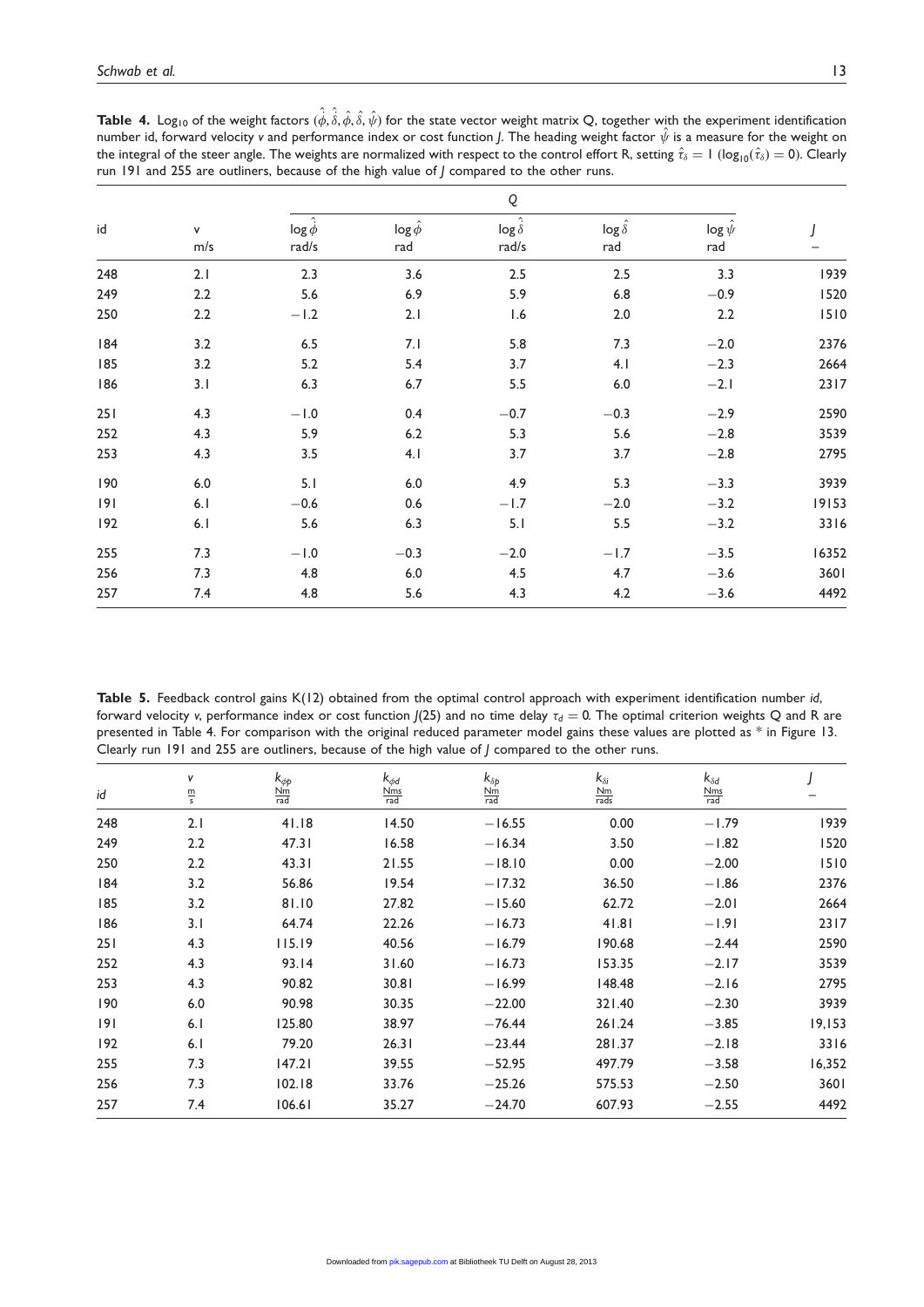

Figure 13. Box plot of the feedback control gains K(12) of the reduced parameter rider control models from Table 3, as a function of the forward velocity v, together with the feedback control gains obtained by the optimal control approach from Table 5, which are marked by an \*.



**Figure 14.** Box plot of the log<sub>10</sub> of the maximum allowable state variable values  $(\hat{\phi},\hat{\hat{s}},\hat{\phi},\hat{\delta},\hat{\psi})$  from Table 4, which are used in the optimal control state vector weight matrix Q, as a function of the forward velocity v. Note that the weights are normalized with respect to the control effort R, setting  $\hat{\tau}_{\delta} = 1$  (log<sub>10</sub> $(\hat{\tau}_{\delta}) = 0$ ).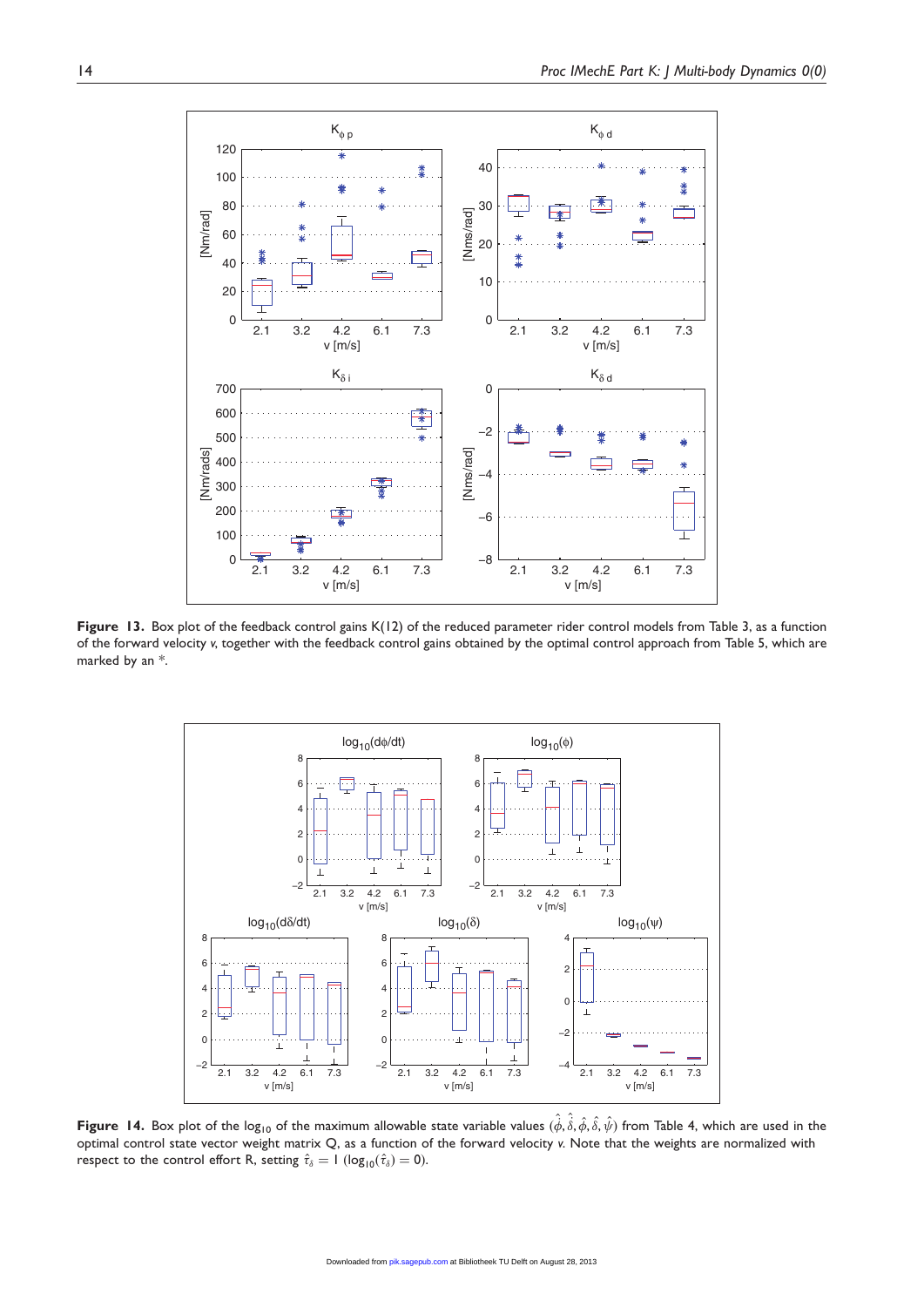he is minimizing his heading error. The weight factors on the heading show a strong forward speed dependency, all other factors do not. The resulting control feedback gains comply pretty well with the original feedback gains from the reduced order model, as can be seen in Figure 13. The proportional feedback on the roll angle are about twice as high and the feedback on the steer rate, which can be seen as some sort of steer damping, show the same forward speed dependency but stay a bit behind, which can be attributed to the neglected human muscular dynamics. The feedback gain on the integral of the steer angle, the approximate heading, complies very well.

## Conclusion

Rider control in bicycling is identified by a linear feedback control model where muscle dynamics are incorporated. The measured data were obtained while riding on a narrow treadmill where the system was perturbed by an intermittent lateral impulsive force. The identified rider control model with the reduced parameter set stabilizes the system, follows the necessary stability condition of steer into the fall and seems to mimic human control in a natural way. Application of optimal control theory on the identified rider control model indicates that at low speed the rider minimizes his control effort and at high speed he minimizes the heading error. This seems very plausible for the task of riding on a narrow treadmill. Future research will be conducted to obtain experimental data of bicycling on the open road, where the restriction of keeping a narrow lane, like on the treadmill, is not imposed. The same techniques as described in this article can then be used to obtain a pure stabilizing rider control model.

#### Funding

This material is partially based upon work supported by the National Science Foundation under Grant No. 0928339. Any opinions, findings, and conclusions or recommendations expressed in this material are those of the author(s) and do not necessarily reflect the views of the National Science Foundation.

#### Conflict of interest

None declared.

#### Acknowledgments

We thank Andy Ruina for asking the question on what the rider is optimizing and to all of the assistants who helped develop the instrumented bicycle and run the experiments.

#### References

1. Meijaard JP, Papadopoulos JM, Ruina A, et al. Linearized dynamics equations for the balance and steer of a bicycle: a benchmark and review. Proc R Soc A 2007; 463: 1955–1982.

- 2. Kooijman JDG, Meijaard JP, Papadopoulos JP, et al. A bicycle can be self-stable without gyroscopic or caster effects. Science 2011; 332: 339–342.
- 3. A. van Lunteren and H. G. Stassen. On the variance of the bicycle rider's behavior. In: Proceedings of the 6th annual conference on manual control. Air Force Institute of Technology Air Force Flight Dynamics Laboratory Wright Patterson AFB, Ohio, 7–9 April 1970.
- 4. RS. Rice and R Roland. An evaluation of the performance and handling qualities of bicycles. Technical Report, Cornell Aero. Lab. Rept. VJ-2888-K, April 1970, http://bicycle.tudelft.nl/schwab/Bicycle/calspan/
- 5. DH. Weir. Motorcycle handling dynamics and rider control and the effect of design configuration on response and performance. PhD Thesis, University of California, LA, 1972.
- 6. D.J. Eaton. Man-machine dynamics in the stabilization of single-track vehicles. PhD Thesis, University of Michigan, 1973.
- 7. Sharp RS. The stability and control of motorcycles. J Mech Eng Sci 1971; 13(5): 316–329.
- 8. Popov AA, Rowell S and Meijaard JP. A review on motorcycle and rider modelling for steering control. Veh Syst Dyn 2010; 48: 775–792.
- 9. Moore JK, Kooijman JDG, Schwab AL, et al. Rider motion identification during normal bicycling by means of principal component analysis. Multibody Syst Dyn 2011; 25(2): 225–244.
- 10. Hess R, Moore JK and Hubbard M. Modeling the manually controlled bicycle. IEEE Trans Syst Man Cybern, Part A: Syst Humans 2011; (99): 1–13.
- 11. McRuer DT, Graham D and Krendel ES. Manual control of single-loop systems: part i. J Franklin Inst 1967;  $283(1): 1 - 29.$
- 12. McRuer DT, Graham D and Krendel ES. Manual control of single-loop systems: part ii. J Franklin Inst 1967; 283(2): 145–168.
- 13. McRuer DT, Allen RW, Weir DH, et al. New results in driver steering control models. Human Factors: J Human Factors Ergonom Soc 1977; 19(4): 381–397.
- 14. A. J. R. Doyle. The skill of bicycle riding. PhD Thesis, University of Sheffield, UK, 1987, http://bicycle. tudelft.nl/schwab/Bicycle/doyle1987skill.pdf.
- 15. J. Milton, J.L. Cabrera, T. Ohira, et al. The timedelayed inverted pendulum: Implications for human balance control. Chaos: Interdis J Nonlinear Sci 19:026110, 2009.
- 16. A. L. Schwab, P. D. L. de Lange, R. Happee, et al. Rider control identification in bicycling, parameter estimation of a linear model using lateral force perturbation tests. In: Proceedings of the IMSD2012 – The 2nd joint international conference on multibody system dynamics, 29 May 29 – 1 June 2012 Stuttgart, Germany, 2012, pp. 1–16.
- 17. http://biosport.ucdavis.edu/research-projects/bicycle/ instrumented-bicycle .
- 18. JK. Moore. Human control of a bicycle. PhD Thesis, University of California Davis, CA, 2012.
- 19. J. K. Moore, M. Hubbard, J. D. G. Kooijman, et al. A method for estimating physical properties of a combined bicycle and rider. In: Proceedings of the ASME 2009 international design engineering technical conferences & computers and information in engineering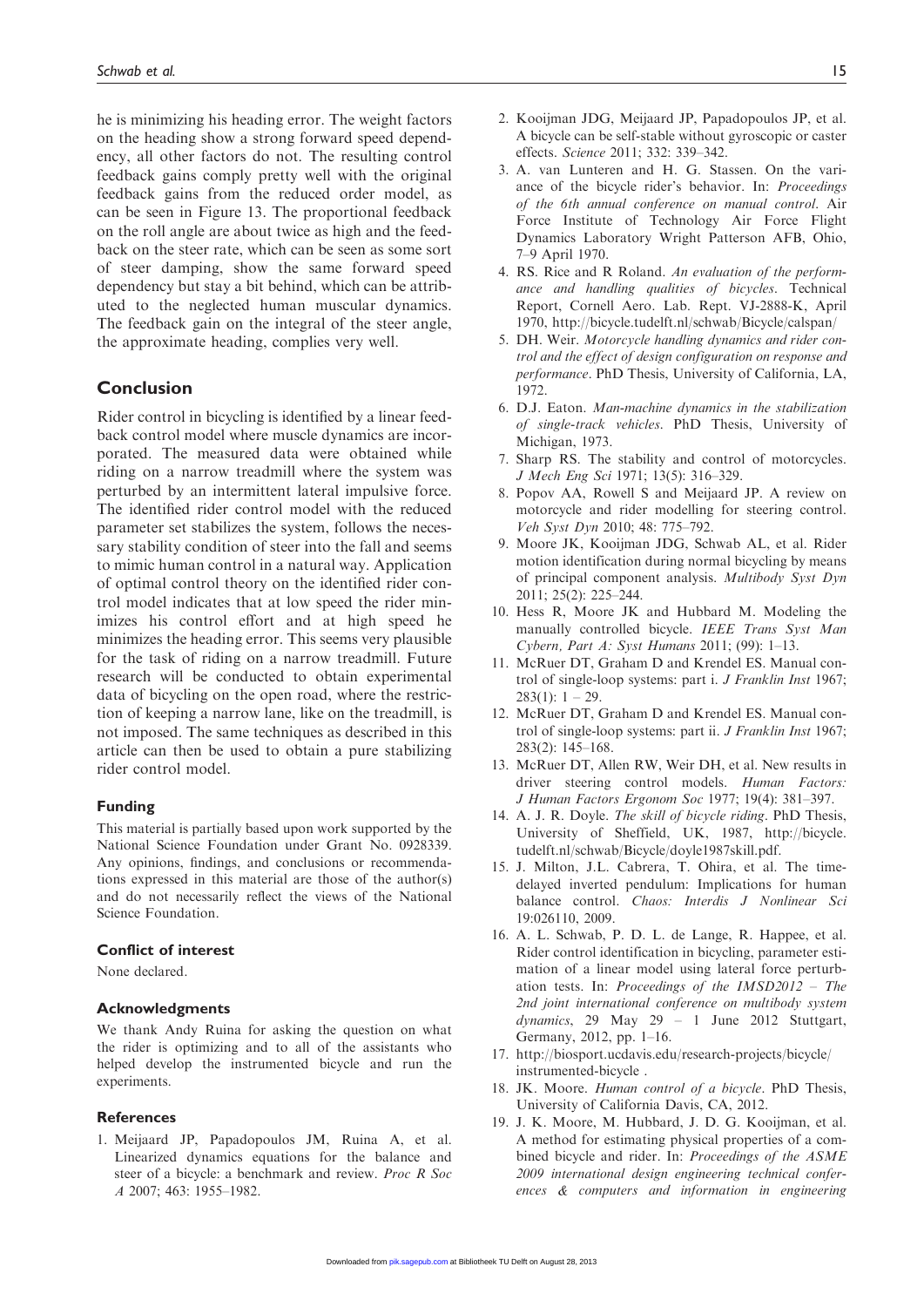conference, DETC2009, San Diego, CA, 30 Aug– 2 Sep 2009, 2009.

- 20. F. J. W. Whipple. The stability of the motion of a bicycle. Q J Pure Appl Math 30:312–348, 1899.
- 21. Kooijman JDG, Schwab AL and Meijaard JP. Experimental validation of a model of an uncontrolled bicycle. Multibody Syst Dyn 2008; 19: 115–132.
- 22. McRuer DT and Jex H.R. A review of quasi-linear pilot models. IEEE Trans Human Factors Electron HFE-1967; 8(3): 231–249.
- 23. de Vlugt E, Schouten AC and van der Helm FCT. Closed-loop multivariable system identification for the characterization of the dynamic arm compliance using continuous force disturbances: a model study. J Neurosci Methods 2003; 122(2): 123–140.
- 24. Happee R, De Vlugt E and Schouten AC. Posture maintenance of the human upper extremity; identification of intrinsic and reflex based contributions. SAE Int J Passenger Cars-Mech Syst 2009; 1(1): 1125.
- 25. D. T. McRuer and E. S. Krendel. Dynamic response of human operators. Technical Report WADC-TR-56-524, Wright Air Development Center, Oct. 1957.
- 26. P.D.L. de Lange and Jason K. Moore. Bicycle rider control identification source code and data, http:// dx.doi.org/10.6084/m9.figshare.659465 (2013).
- 27. L. Ljung. System identification: theory for the user. Englewood Cliffs, NJ: Prentice-Hall 1987.
- 28. Bryson AE and Ho YC. Applied optimal control. New York: Wiley, 1975.

# Appendix: Bicycle parameters

Table 6. Parameters for the measurement bicycle plus rigid rider from Figure 1 for the bicycle model from Figure 3.

| Parameter                            | Symbol                                                                                                                                              | Values                                                                                                                                        |
|--------------------------------------|-----------------------------------------------------------------------------------------------------------------------------------------------------|-----------------------------------------------------------------------------------------------------------------------------------------------|
| Wheel base                           | W                                                                                                                                                   | 1.0759 m                                                                                                                                      |
| Trail                                | $\mathsf{C}$                                                                                                                                        | 0.0718 m                                                                                                                                      |
| Steer axis tilt                      | $\lambda_{\sf s}$                                                                                                                                   | $20.1^\circ$                                                                                                                                  |
| Gravity                              | g                                                                                                                                                   | 9.81 N/kg                                                                                                                                     |
| Forward speed                        | V                                                                                                                                                   | various m/s                                                                                                                                   |
| Rear wheel R                         |                                                                                                                                                     |                                                                                                                                               |
| Radius                               | $r_{R}$                                                                                                                                             | 0.3325 m                                                                                                                                      |
| Mass                                 | $m_R$                                                                                                                                               | 4.90 kg                                                                                                                                       |
| Inertia                              | $(I_{\mathsf{Rxx}}, I_{\mathsf{Ryy}})$                                                                                                              | $(0.0701, 0.12934)$ kg m <sup>2</sup>                                                                                                         |
| Rear Body and frame assembly B       |                                                                                                                                                     |                                                                                                                                               |
| Center of mass                       | $(x_B, z_B)$                                                                                                                                        | $(0.33235, -1.02217)$ m                                                                                                                       |
| Mass                                 | m <sub>B</sub>                                                                                                                                      | 106.40 kg                                                                                                                                     |
| Inertia                              | 0<br>$I_{\text{Bxx}}$<br>$I_{\text{Bxz}}$<br>$\pmb{0}$<br>$\pmb{0}$<br>$I_{\text{Byy}}$<br>0<br>$I_{\mathsf{B} \mathsf{x} \mathsf{z}}$<br>$I_{Bzz}$ | $\begin{bmatrix} 13.9967 & 0 & -0.6113 \\ 0 & 15.4633 & 0 \end{bmatrix}$<br>kg m <sup>2</sup><br>$-0.6113$<br>0<br>4.4282                     |
| Front Handle bar and fork assembly H |                                                                                                                                                     |                                                                                                                                               |
| Centre of mass                       | $(x_H, z_H)$                                                                                                                                        | $(0.8092, -0.9774)$ m                                                                                                                         |
| Mass                                 | m <sub>H</sub>                                                                                                                                      | 5.40 kg                                                                                                                                       |
| Inertia                              | $\begin{bmatrix} I_{Hxx} & 0 & I_{Hxz} \\ 0 & I_{Hyy} & 0 \\ I_{Hxz} & 0 & I_{Hzz} \end{bmatrix}$                                                   | $\left[ \begin{matrix} 0.3376 & 0 & -0.0996 \ 0 & 0.3399 & 0 \end{matrix} \right]$<br>kg m <sup>2</sup><br>0.1094<br>$\mathbf 0$<br>$-0.0996$ |
| Front wheel F                        |                                                                                                                                                     |                                                                                                                                               |
| Radius                               | $r_F$                                                                                                                                               | 0.3356 m                                                                                                                                      |
| Mass                                 | $m_F$                                                                                                                                               | 1.55 kg                                                                                                                                       |
| Inertia                              | $(I_{Fx}, I_{Fyy})$                                                                                                                                 | $(0.0524, 0.0984)$ kg m <sup>2</sup>                                                                                                          |
| ٠                                    |                                                                                                                                                     |                                                                                                                                               |